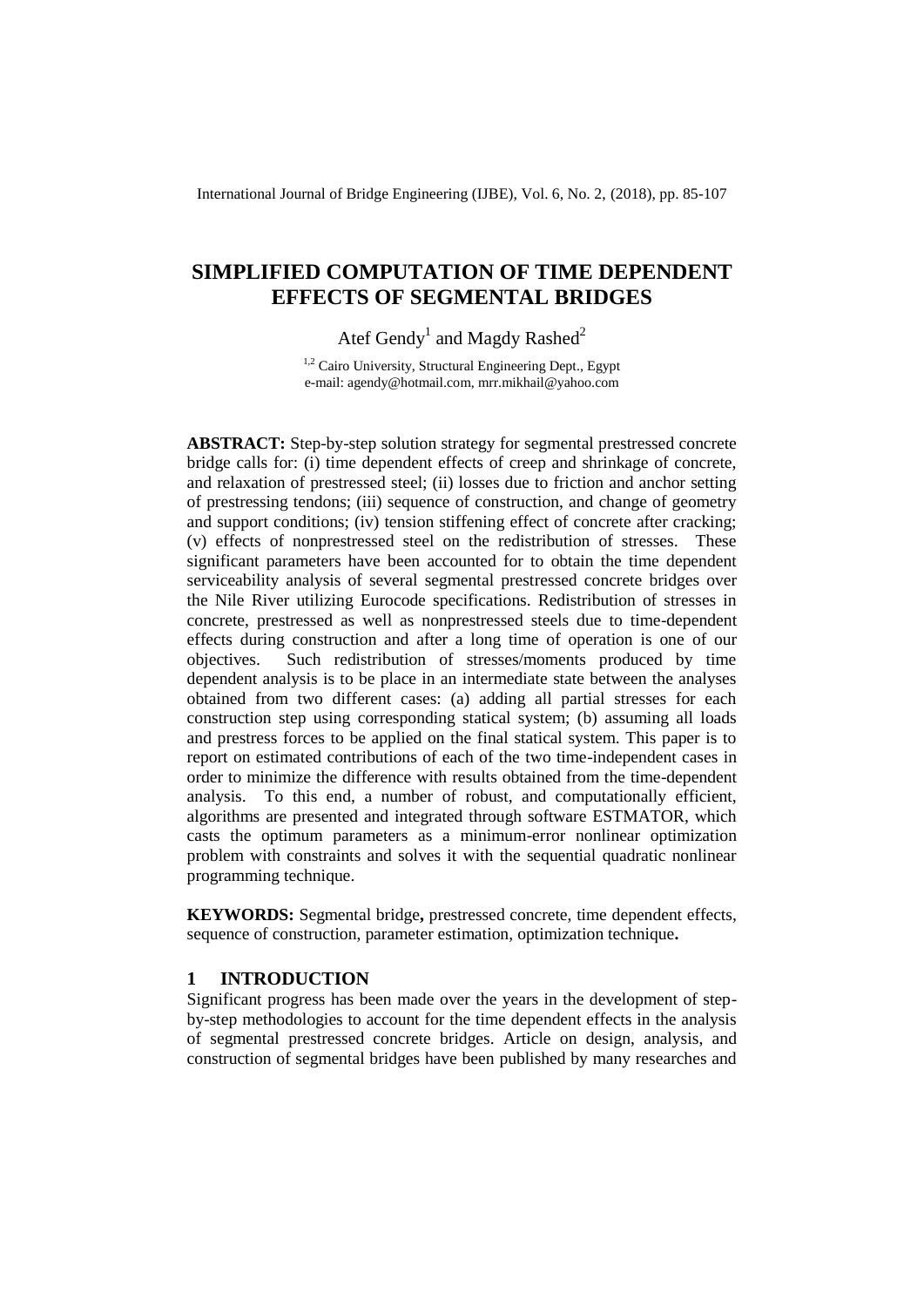comparisons are made between the analytical results and the measured responses of actual structures [e.g., 1, 2]. Attention is also given on the deformations and internal moment redistribution due to creep and shrinkage of concrete when the structural system is changed during construction [3-5]. In particular, Bishara and Papakonstantinou [3] investigated the time dependent deformation of cantilever construction bridges before and after closure. Cruz et al. [6] introduced a nonlinear analysis method to calculate the ultimate strength of bridges.

The development of sophisticated computer programs for time dependent analysis of segmental bridges is a tedious task. In addition to their limitations in wide use, because of the complexity of the practical applications, such programs require engineers with special skills. Consequently, a simple formula for estimating the internal moment redistribution due to creep and shrinkage of concrete, which can be appropriate for use by design engineers, has been continuously required. Trost and Wolff [5] introduced a simple formula which can simulate internal moment redistribution with a superposition of the elastic moments from each construction step. A similar approach has been presented by the Prestressed Concrete Institute and Post-Tensioning Institute [7]. simple equation has been introduced in [8] to calculate the internal moment redistribution in segmental bridges after completion of construction. All these simplified formulae are developed on the basis of the combination of the summation the elastic moments occurred at each construction step,  $\sum M_o$  , and the moment obtained by assuming that the entire structure is constructed in one step,  $M_c$  as

$$
M_T = \sum M_o + (M_c - \sum M_o) \mathcal{R}
$$
 (1)

where  $\Re$ , which may take different forms, is basically a function accounting for concrete aging, and creep behavior. Equation (1) can be rewritten in the different form as

$$
M_T = (1 - \Re) \sum M_o + \Re M_c \tag{2}
$$

In this research, such form shown in Eq. (2) has been adapted to obtained moment redistribution due to dead load and prestressed considering the time dependent effects through optimization technique. Knowing that the long term moment is a combination of the two cases: (a) summation of moments due to own weight and prestressing during bridge construction obtained from different statical system; (b) moment obtained as if the bridge is constructed in one step, the contribution of each of the two cases can be obtained by minimizing the difference between the results from the time dependent analysis and those provided by certain contribution from the two time-independent cases.

The primary objective of this research is to develop a computationally efficient methodology to identify the estimated parameters needed to simulate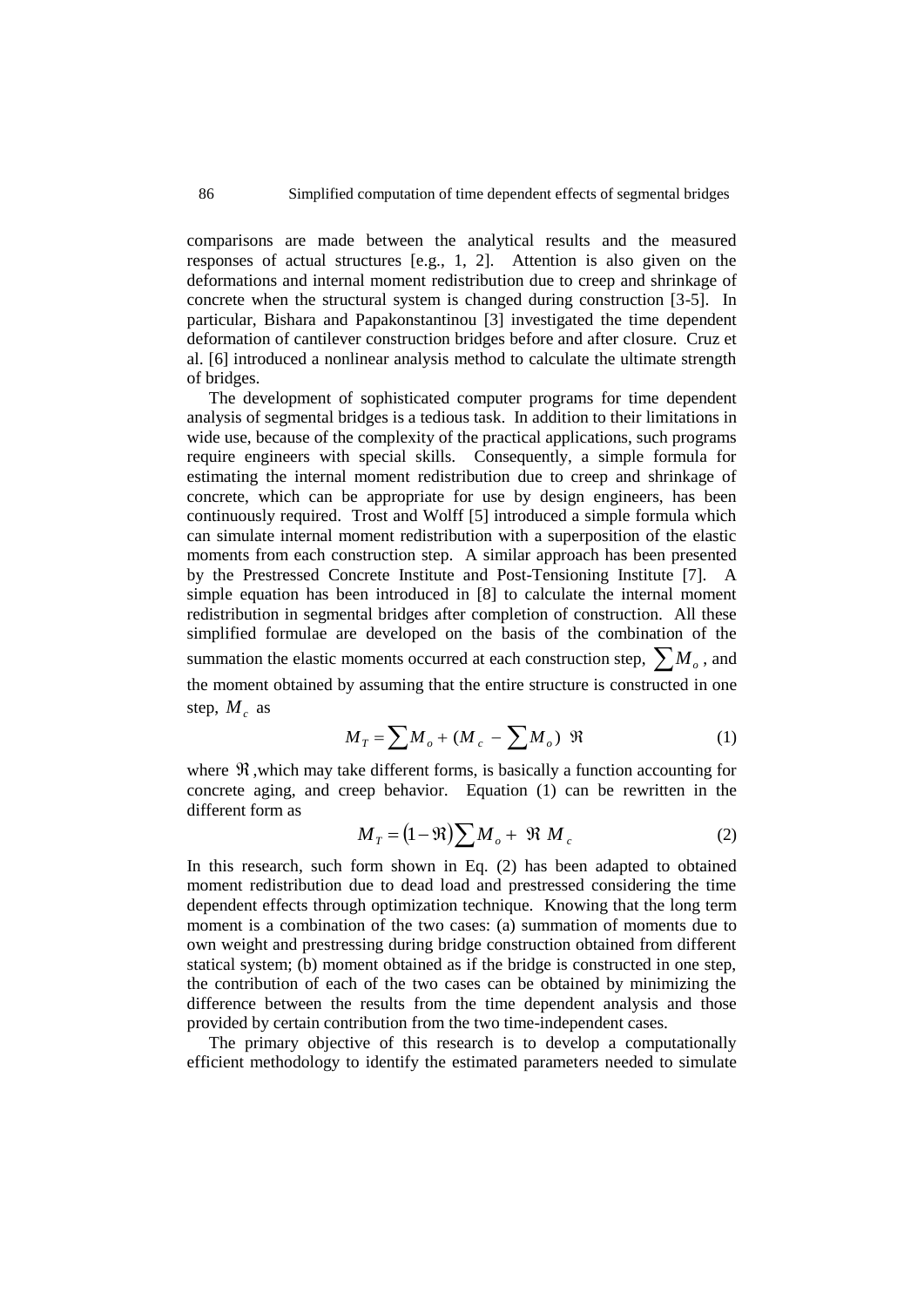the redistribution of the stresses/moments obtained by the time dependent analysis from the conventional time independent analyses performed for the class of segmental prestressed bridges. To this end, an integrated software program called ESTMATOR has been developed. Its overall strategy is outlined as follows: (a) primal analysis tools; and (b) optimization technique of an error/cost function with sensitivity analysis. With regard to item (a), we adopted step-by-step solution strategy for segmental prestressed concrete bridge which includes time dependent effects due to creep and shrinkage of concrete and relaxation of prestress steel, losses due to friction and anchor setting of prestressed tendons; sequence of construction and change of geometry and support conditions (if any); tension stiffening effect of concrete after cracking; and effects of nonprestressed steel on the redistribution of stresses. The previously developed, step by step analysis, strategy [9] has been adopted here for shrinkage and creep of concrete utilizing Eurocode [10] and CEB-FIP Model Code [11]. In connection with item (b), the optimization module is used to cast the estimation of the parameters as a minimum-error, objective, nonlinear optimization problem, which is subsequently solved using the sequential quadratic programming technique [12-16]. Such optimization technique is based on an iterative formulation and solution of several quadraticprogramming sub-problems. Each sub-problem may be obtained utilizing a quadratic approximation of the system Lagrangian and a linearization of the constraints at each iteration. At present, this is known to be one of the best available, gradient-based, nonlinear optimization techniques. Several features have also been incorporated into ESTMATOR to facilitate the estimation of the analysis parameters. These include the following: (i) design variable formulation which includes variable grouping, i.e., active/passive variables, (ii) constraint formulation including variable bounds, (iii) general scaling of variables as well as objective function; and (iv) the use of quasi-Newton and line search techniques for solution enhancements. In brief, the estimator tool is of the optimal strategy type, in which the nonlinear mathematical programming problem is solved utilizing a successive quadratic programming technique. The overall program has been designed to be robust, reliable, easy-to-operate, and portable.

An outline of the remainder of the paper is as follows. In section 2, the evolution of material properties such as elastic modulus, creep, shrinkage, and relaxation has been briefly described according to design specifications Eurocode [10]. In section 3, the general step-by-step scheme accounting for the time-dependent effects in segmental prestressed concrete bridges is presented. Details of the stress update algorithm for instant as well as time-dependent effects are also given. A brief description of the optimization technique developed is discussed in section 4. Numerical results and simulations are presented in section 5. These include time dependent serviceability analysis of two segmental pre-stressed concrete bridges over the Nile River. Redistribution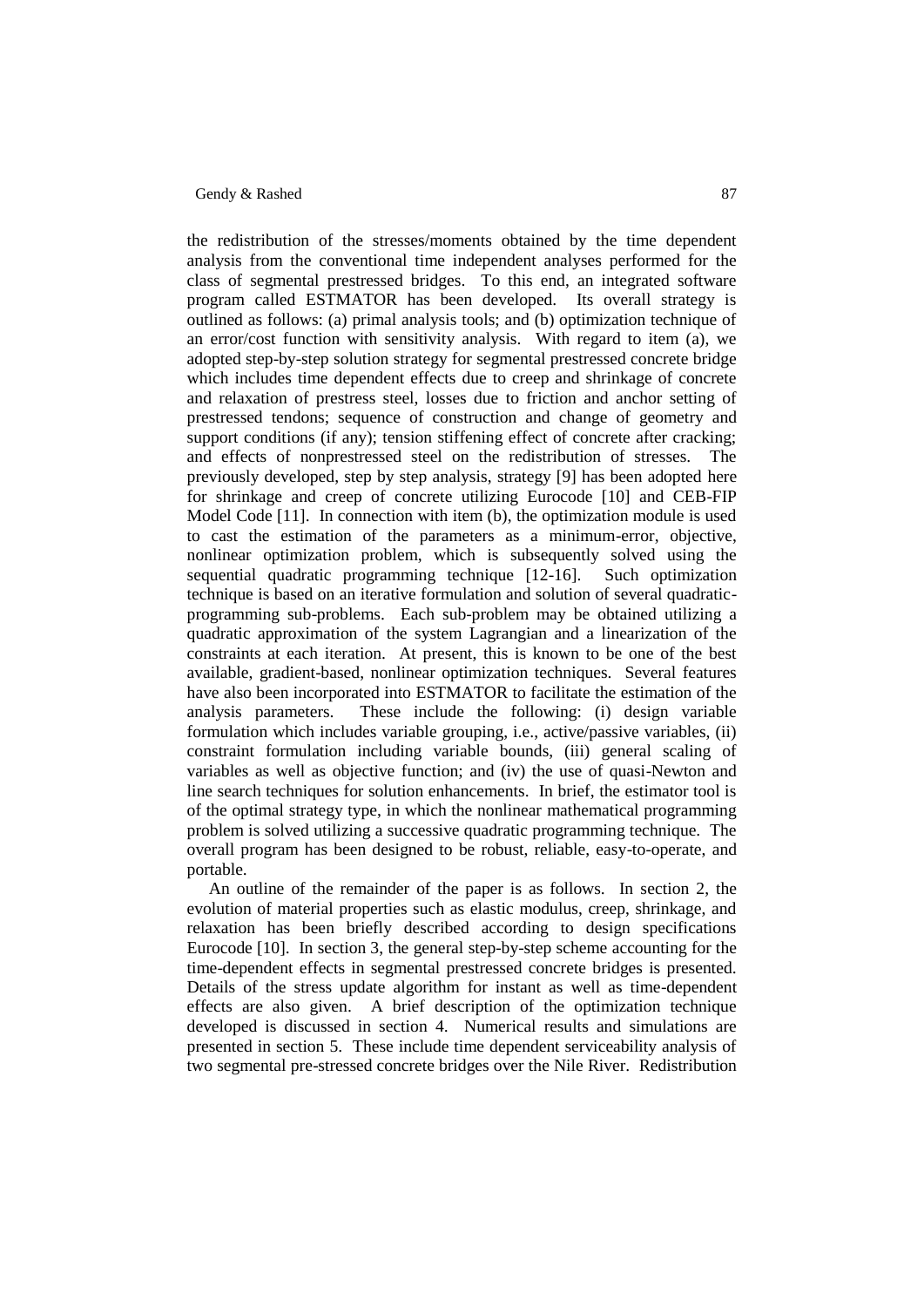of stresses/moments in concrete, pre-stressed as well as non-prestressed steels due to time-dependent effects during construction and after a long time of operation is investigated. The optimization methodology developed has been utilized to identify the estimated parameters needed to simulate the redistribution of the stresses/moments obtained by the time dependent analysis from the conventional time independent analyses performed for the class of segmental prestressed bridges. Finally, a summary and conclusions are given in section 6.

# **2 EVOLUTION OF MATERIAL PROPERTIES**

The evolution of material properties such as elastic modulus, creep, shrinkage, and relaxation has been briefly described according to design specifications and Eurocode [10].

Starting with the elastic modulus of concrete, it can be calculate based on the compressive strength according to

$$
E_c = \alpha_E \left(\frac{f_{cm}}{f_{cm}}\right)^{\frac{1}{3}}
$$
 (3)

where  $E_c$  is the modulus of elasticity of concrete at an age of 28 days (MPa),  $\alpha_E$  $=2.15(10)^4$  (MPa),  $f_{cm}$  the compressive strength of concrete at an age of 28 days (MPa), and  $f_{\text{cmo}} = 10$  (MPa). When an elastic analysis is performed, a lower value of the modulus of elasticity should be used to consider the initial plastic cracking due to plastic shrinkage. It is suggested that this is done by decreasing the elastic modulus according to  $E_{cs}$ =0.85 $E_c$ , where  $E_{cs}$  is the secant modulus in the elastic range of concrete. To take into account the age of concrete, the time dependent function may be used

$$
E_c(t) = \sqrt{\exp^{s\left(1 - \sqrt{\frac{28}{t}}\right)}} E_{cs}
$$
 (4)

where *t* is the age of concrete in days and *s* is a coefficient depending on the cement type and is equal to 0.20 for rapidly hardening cement for high strength concrete, 0.25 for normal and rapidly hardening cement and 0.38 for slowly hardening cement. The creep coefficient can be calculated as

$$
\varphi(t, t_o) = \varphi_o \, \beta_c (t - t_o) \tag{5}
$$

Where  $\varphi$ <sub>*o*</sub> is the notional creep coefficient, and  $\beta_c(t-t_o)$  is the time function describing the developing of creep with time. The notional creep coefficient can be estimated as

$$
\varphi_o = 1 + \frac{1 - RH/100}{0.46(h_o/100)^{\frac{1}{3}}} \frac{5.3}{\sqrt{f_{cm}/10}} \frac{1}{0.1 + \sqrt{t_o}}
$$
(6)

and the time-development function is expressed as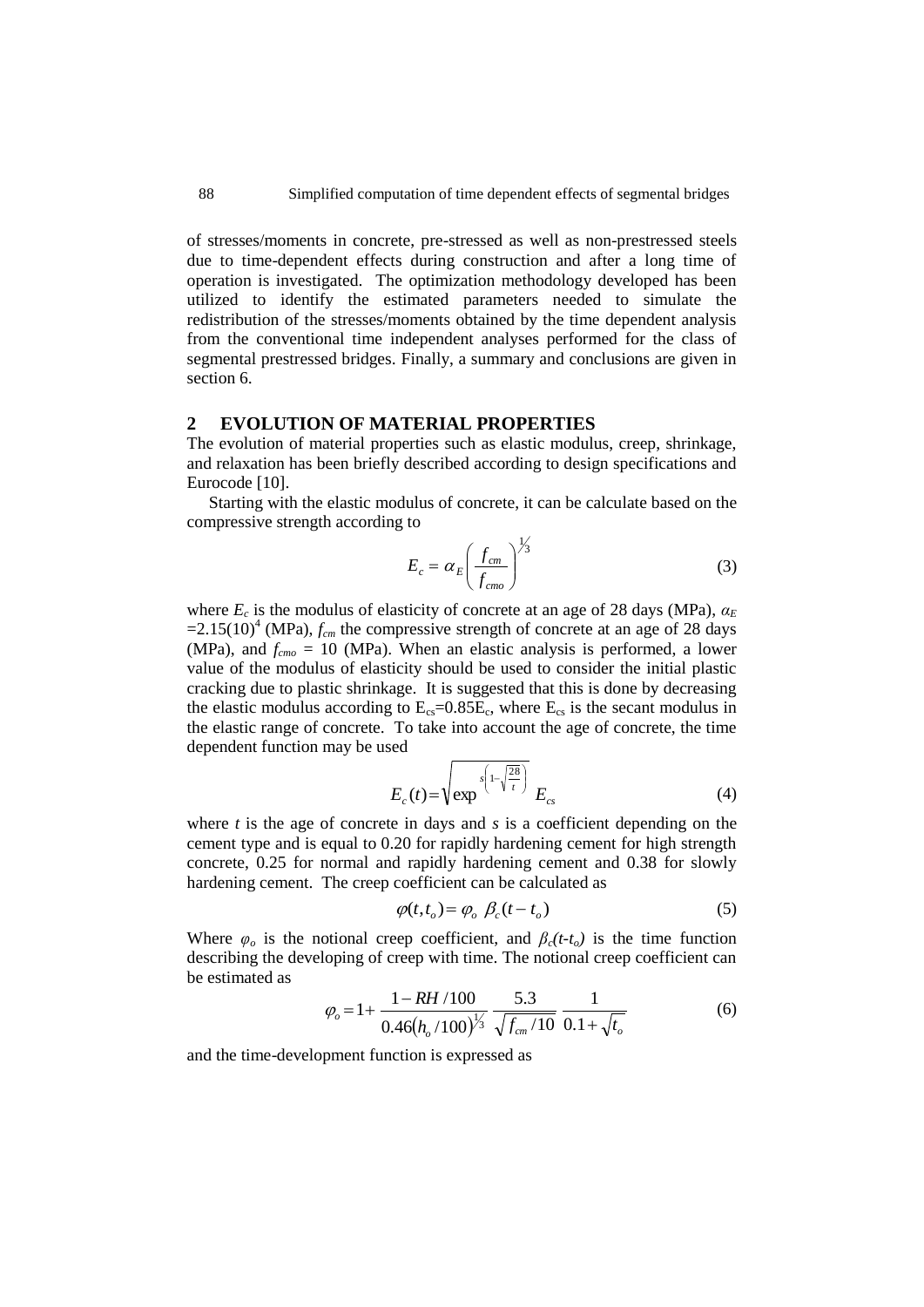$$
\beta_c(t - t_o) = \left(\frac{t - t_o}{\beta_H + t - t_o}\right)^{0.3} \tag{7}
$$

with

$$
\beta_H = 150 \left( 1 + \left( 1.2 \frac{RH}{100} \right)^{18} \right) \frac{h_o}{100} + 250 \qquad \leq \quad 1500 \tag{8}
$$

In the above, *RH* is the relative humidity of the ambient environment in percent; *t* is the age of concrete is days at the moment considered, *t<sup>o</sup>* is the age of concrete at loading in days;  $h<sub>o</sub>$  is the notional size of the member in mm which is equal to  $2A_c/u$ , where  $A_c$  is the cross section area, and u is the perimeter of the member in contact with atmosphere.

The total shrinkage strain,  $\varepsilon_{\rm cs}$ , is composed of two components, the drying shrinkage strain,  $\varepsilon_{cd}$ , and the autogenous shrinkage strain,  $\varepsilon_{ca}$ . The drying shrinkage strain develops slowly, since it is a function of the migration of the water through the hardened concrete. The autogenous shrinkage strain develops during hardening of the concrete: the major part therefore develops in the early days after casting. Autogenous shrinkage is a linear function of the concrete strength. It should be considered specifically when new concrete is cast against hardened concrete. The drying shrinkage strain  $\varepsilon_{cd}$  may be calculated from

$$
\varepsilon_{cd} = \frac{t - t_s}{(t - t_s) + 0.04\sqrt{t^3}} k_h \varepsilon_{cd,\infty}
$$
\n(9)

where  $k_h$  is a coefficient depending on the notional size  $h_0$ , which has a value 1.0 to 0.70 for *h<sup>o</sup>* equal to 100 to 500, respectively; *t* is the age of the concrete at the moment considered in days;  $t_s$  is the age of the concrete (days) at the beginning of drying shrinkage (normally this is at the end of curing). The basic drying shrinkage,  $\varepsilon_{cd,\infty}$ ;can be expressed as

$$
\varepsilon_{cd,\infty} = \left[ \left( 220 + 110 \alpha_{ds1} \right) . \exp \left( -\alpha_{ds2} . \frac{f_{cm}}{f_{cm0}} \right) \right] . 10^{-6} . \beta_{RH} \tag{10}
$$

with

$$
\beta_{RH} = -1.55 \left[ 1 - \left( \frac{RH}{100} \right)^3 \right] \quad \text{for} \quad RH < 99\% \left( \frac{3.5 f_{\text{cm0}}}{f_{\text{cm}}} \right)^{0.1} \tag{11a}
$$

$$
\beta_{RH} = 0.25 \qquad \qquad \text{for} \quad RH \ge 99\% \left(\frac{3.5 f_{\text{cm0}}}{f_{\text{cm}}}\right)^{0.1} \qquad (11b)
$$

where  $a_{ds1}$  and  $a_{ds2}$  are coefficients depending on the cement type and are equal to 6 and 0.11, respectively for rapidly hardening high strength cement; 4 and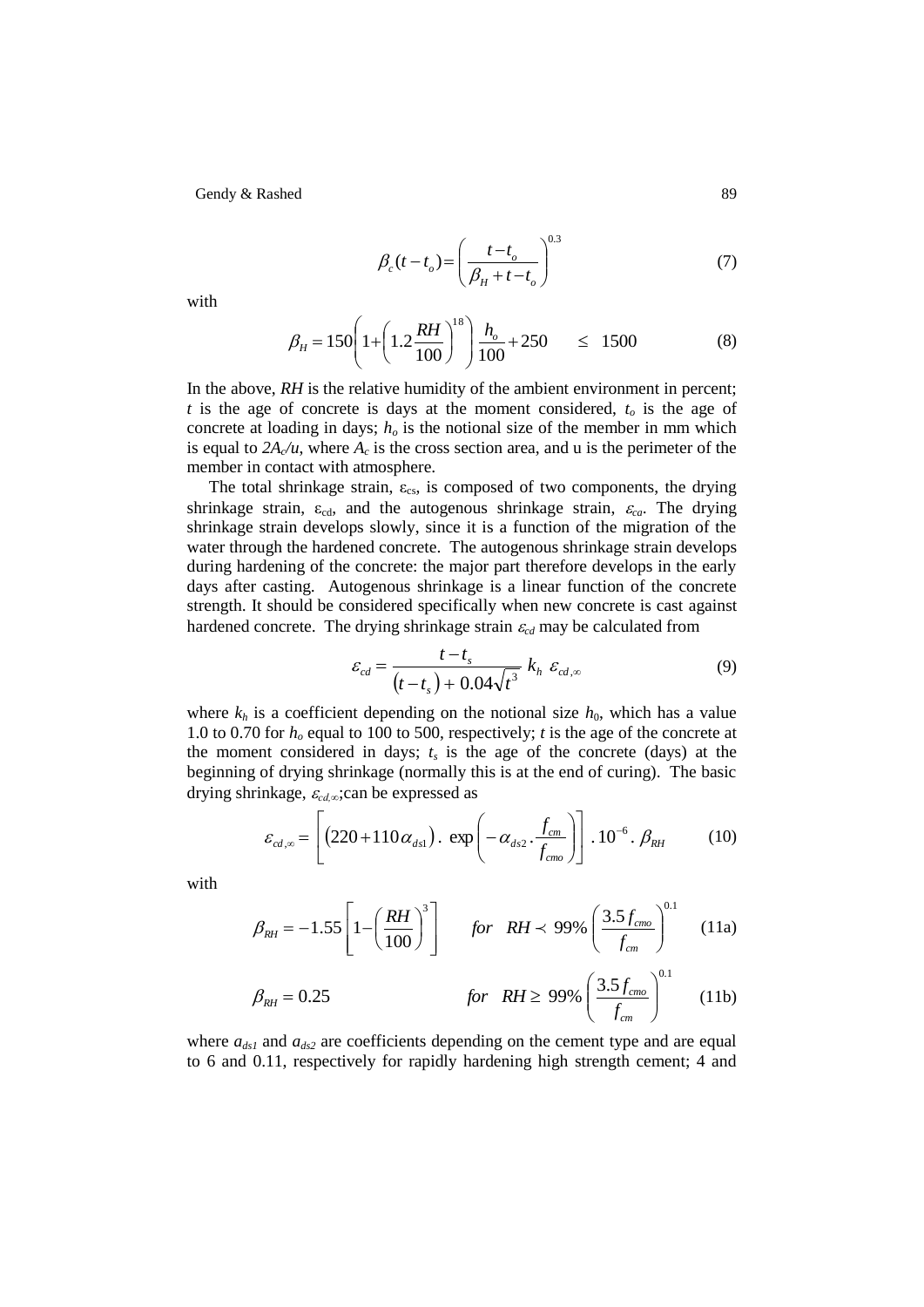0.12, respectively for normal and rapidly hardening cement; and 3 and 0.13, respectively for slowly hardening cement.

The autogenous shrinkage strain can be expressed as

$$
\varepsilon_{ca} = \left(1 - \exp^{\left(-0.2\sqrt{t}\right)}\right) \varepsilon_{ca}(\infty) \tag{12}
$$

where:

$$
\varepsilon_{ca}(\infty) = 2.5 \left( f_{ck} - 10 \right) 10^{-6} \tag{13}
$$

where  $f_{ck}$  is the characteristic compression strength of concrete. The intrinsic relaxation suggested by Ghali and Trevino [17] based on experimental values given in the CEB-FIP Model Code [11] and the FIP report on prestressing steel [18] has been adopted here. The expression for such intrinsic relaxation can be written as

$$
\Delta \sigma_{pr}(t,t_o) = -k \eta_t \sigma_{pso} \left( \frac{\sigma_{pso}}{f_{pu}} - 0.4 \right)^2 , \quad \frac{\sigma_{pso}}{f_{pu}} \succ 0.4 \quad (14)
$$

where  $\sigma_{pso}$  is the initial stress of tendon at time  $t_o$ ; *k* is a constant depending on the steel type (equal to 1.5 and 0.667 for stress-relieved and low-relaxation steels, respectively);  $\eta_t$  is a dimensionless coefficient depending on the length of the period  $(t-t<sub>o</sub>)$  and is given by

$$
\frac{1}{16} \ln \left( \frac{t - t_o}{10} + 1 \right) \quad \text{for} \quad 0 \le (t - t_o) \le 1000
$$
\n
$$
\left( \frac{t - t_o}{0.5x10^6} \right)^{0.2} \quad \text{for} \quad 1000 \prec (t - t_o) \le 0.5x10^6 \quad (15)
$$
\n
$$
1 \quad \text{for} \quad (t - t_o) \succ 0.5x10^6
$$

In the prestressed members the stressed steel commonly experiences a constantly reduction of its stress level with time due to the effects of creep and shrinkage of concrete. Thus, the actual relaxation, called *reduced relaxation*, is expected to be less than the intrinsic value. The reduced relaxation,  $\Delta \overline{\sigma}_{pr}$ , can be expressed as

$$
\Delta \overline{\sigma}_{pr} = \chi_r \Delta \sigma_{pr} \tag{16}
$$

where the reduction coefficient,

$$
\chi_r = \exp\left[ \left( -6.7 + 5.3 \frac{\sigma_{pso}}{f_{pu}} \right) \Omega \right]
$$
 (17)

$$
\Omega = \frac{\Delta \sigma_{ps} - \Delta \sigma_{pr}}{\sigma_{pso}} \tag{18}
$$

with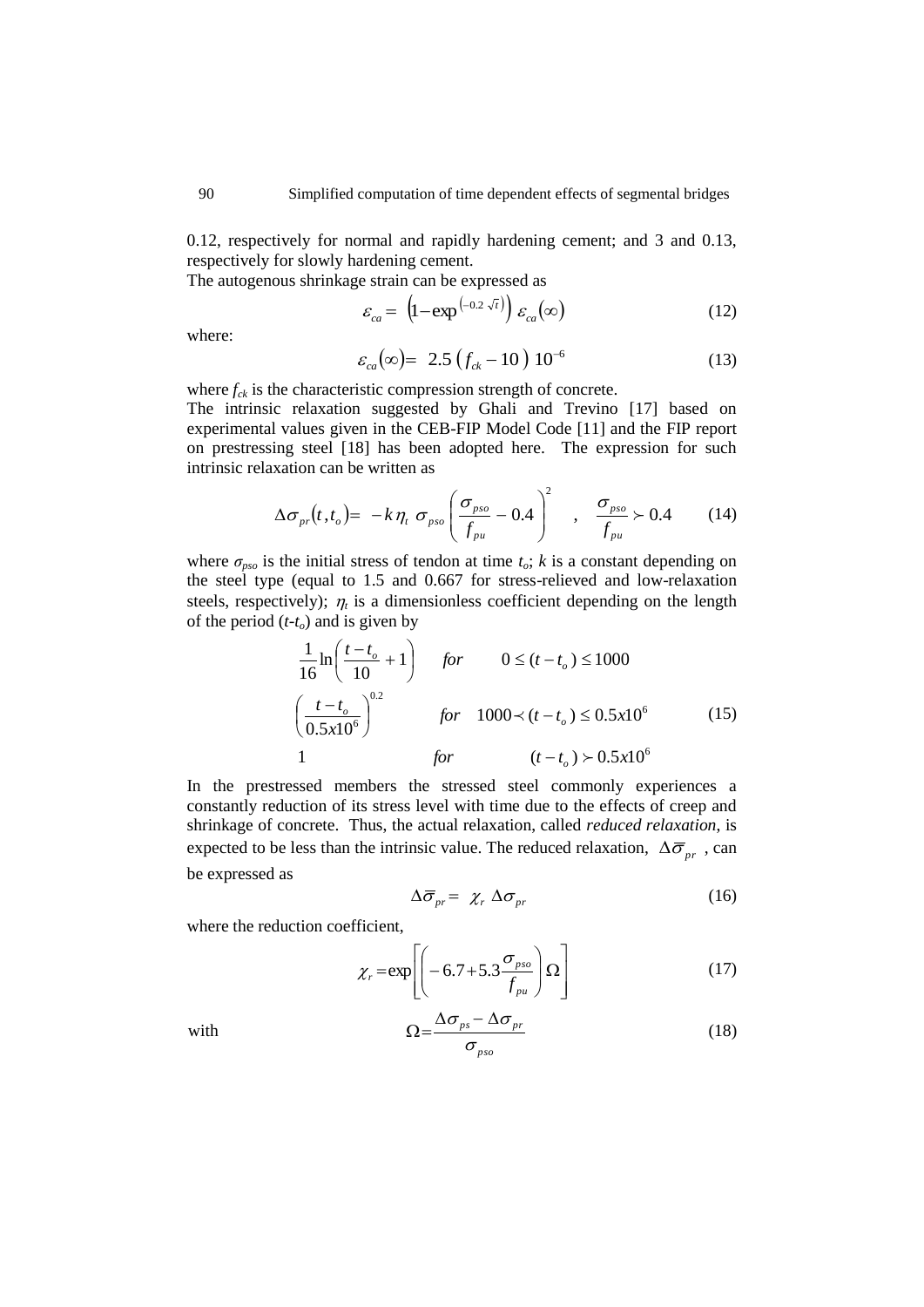$f_{\nu\mu}$  is the tensile strength of the tendon, and  $\Delta\sigma_{\nu s}$  is the change in stress in tendon during a given period of time due to combined effects of creep, shrinkage and relaxation. This value does not known a priori as it depends on reduced relaxation, and therefore, iteration is necessary.

# **3 TIME-DEPENDENT FORMULATION FOR SEGMENTAL PRESTRESSED CONCRETE BRIDGES**

A step-by-step scheme developed in [9] has been adopted here in this research to take into account the time-dependent effects in segmental prestressed concrete bridges. The time for which the bridge is analyzed is divided into intervals, and the stress increment for each interval is assumed to occur in the beginning of such interval. The bridge is modeled by an assemblage of linear non-prismatic elements. The conventional displacement-based element formulation has been utilized to calculate the incremental displacement and stress. Since the centroid of the reinforced concrete cross section changes its position with time due to varying its properties and cracking with time, the equations for calculating stress and strains have been written referred to an arbitrary reference point, O, which will be maintained constant through all steps of analysis. If a homogeneous elastic cross section is subjected to a normal force, N, and bending moment, M, at its arbitrary reference point O, the strain at any point of distance y from the point O can be expressed as

$$
\varepsilon = \varepsilon_o + \kappa y \tag{19}
$$

where  $\varepsilon$ <sub>o</sub> is the strain at point O, and  $\kappa$  is the curvature, i.e., the slop of strain diagram. Stress distribution over the cross section can be calculated as *σ=E ε (E is the Young's modulus).* The stress resultants, i.e., *N and M*, can be obtained by integrating the stress over the cross section as

$$
\begin{Bmatrix} N \\ M \end{Bmatrix} = \begin{Bmatrix} \int \sigma \, dA \\ \int \sigma \, y \, dA \end{Bmatrix} = \begin{bmatrix} EA & ES_z \\ ES_z & EI_z \end{bmatrix} \begin{Bmatrix} \varepsilon_o \\ \kappa \end{Bmatrix}
$$
 (20)

Where  $A$ ,  $S_z$ , and  $I_z$  are the cross section area, first and second moments of area about a transverse axis through point O, respectively. Alternatively, strain and curvature can be obtained in terms of normal force and bending moment as

$$
\begin{Bmatrix} \varepsilon_o \\ \kappa \end{Bmatrix} = \frac{1}{E(AI_z - S_z^2)} \begin{bmatrix} I_z & -S_z \\ -S_z & A \end{bmatrix} \begin{Bmatrix} N \\ M \end{Bmatrix}
$$
 (21)

The instantaneous strain in a composite section made of concrete parts with different properties and several layers of prestressed and nonprestressed steels, due to increment on normal force *ΔN* and bending moment *ΔM* given by

$$
\Delta N = \Delta N_{\text{ext}} - \sum P_j \tag{22a}
$$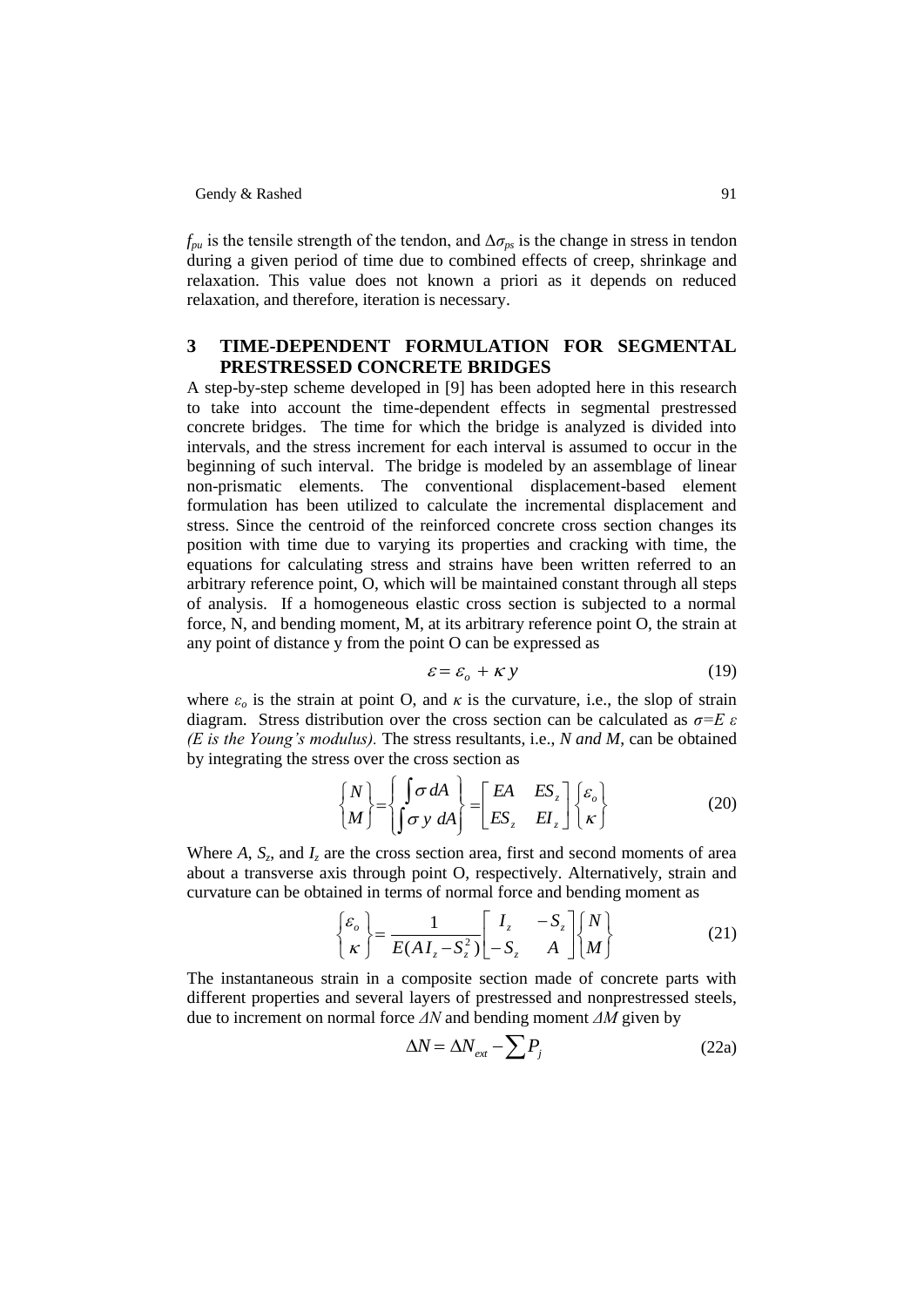$$
\Delta M = \Delta M_{\text{ext}} - \sum P_j \, y_{\text{ps}_j} \tag{22b}
$$

can be obtained by Eq. (21) assuming that the composite section is replaced by a transformed section composed of area of concrete parts plus area of steels, each multiplied by its modulus of elasticity and divided by a reference value  $E_{ref}$ .  $\Delta N_{ext}$  and  $\Delta M_{ext}$ , in Eq.(22), represent the change in the internal forces due to external loads and the statically indeterminate effects of the initial prestressing applied at the instant considered;  $P_j$  is the prestressing force of post tension  $j<sup>th</sup>$  tendon located at distance  $y_{psj}$  below point O, after deducting the losses due to friction and anchor set. The instantaneous stress distribution for each concrete part and steel layer can be determined. In general, the distribution of stress of each concrete part can be represented by a straight line, which defined by two parameters; (i) stress value at reference point O, and (ii) slope of stress distribution  $d\sigma/dy$ . If the total stress at the extreme tension fiber exceeds the concrete modulus of rupture, the section cracks. In this case, the area of concrete in the tension side of neutral axis is ignored, and the internal force is carried out by concrete in compression zone and reinforcement in tension zone.

The strain increment due to creep and shrinkage in an interval can be calculated from the stress applied in that interval and the proceeding ones. The creep of concrete are assumed to be linearly proportional to the applied stress; i.e., the stress increment *Δfc* applied and sustain for a period of time produce instantaneous and creep strain equal to  $\frac{\Delta f}{T}(1+\phi)$ *Ec*  $\frac{f}{f}(1+\phi)$ , where  $E_c$  is the modulus of

elasticity of concrete which is a function of age of concrete and time of applied stress increment, and  $\varphi$  is a creep coefficient which is function of age concrete at loading and duration of sustain stress. If the time is divided into intervals during which the stress changes and creep and shrinkage occur freely, the change in concrete strain due to creep and shrinkage, during the  $i<sup>th</sup>$  interval, is the difference of strain values calculated between time  $t_i$  and  $t_{(i+1)}$ ; i.e.,

$$
\Delta \varepsilon_c (t_{i+1}, t_i)_{free} = \frac{\Delta f_c (t_i)}{E_c (t_i)} \phi(t_{i+1}, t_i) + \sum_{j=1}^{i-1} \frac{\Delta f_c (t_j)}{E_c (t_j)} [\phi(t_{i+1}, t_j) - \phi(t_i, t_j)] + \Delta \varepsilon_s (t_{i+1}, t_i)
$$
\n(23)

In the above, the first term is the creep strain caused by incremental stress  $\Delta f_c(t_i)$ introduced at time  $t_i$  and ended at time  $t_{(i+1)}$ . The second term is the sum up of the effect of creep strains between time  $t_i$  and  $t_{i+1}$  due to stress introduced in proceeding time intervals. The third term is the free shrinkage between  $t_i$  and time  $t_{i+1}$ .

Once the two parameters,  $[\Delta \varepsilon_o(t_{i+1}, t_i), \Delta \kappa(t_{i+1}, t_i)]_{\text{free}}$ , defining the strain distribution over each concrete part are know, the time dependent changes in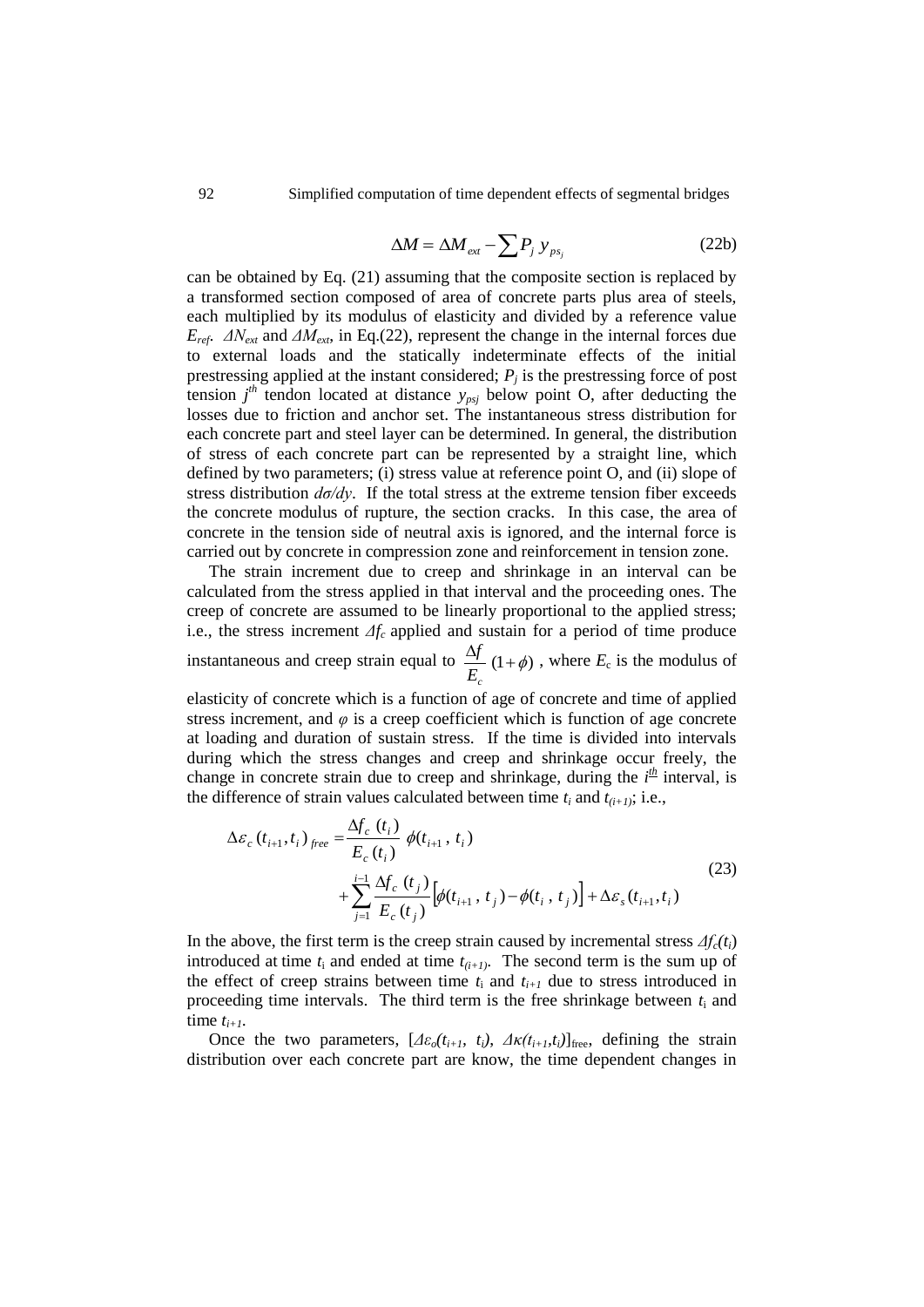stress occurring in each concrete part and steel layer between  $t_i$  and  $t_{i+1}$  can be determined. The curvature  $\Delta \kappa(t_{i+1}, t_i)_{\text{free}}$  can be obtained by Eq.(23) by replacing *σ* by *dσ/dy* and put *Δε<sup>s</sup>* equal to zero. The hypothetical free strain in Eq. (23) can be prevented by introducing an artificial stress defined over concrete part j by stress by stress value at reference point O and slope as

$$
\Delta \sigma_{o\;j}^{\text{restrain}} = -\Big[\overline{E}_c(t_{i+1}, t_i) \ \Delta \varepsilon_o(t_{i+1}, t_i)_{free}\Big]_j \quad ; \tag{24a}
$$

$$
\Delta(d\sigma_o/dy)^{restraint}_{j} = -\left[\overline{E}_c(t_{i+1}, t_i) \ \Delta\kappa(t_{i+1}, t_i)_{free}\right]_{j}
$$
(24b)

where  $\overline{E}_c(t_{i+1}, t_i)$  is the age-adjusted modulus of elasticity of concrete part *j* [19]. The sum of stress resultants over concrete parts  $(\Delta N^{cs}, \Delta M^{cs})$  from artificial stress can be determined from Eq. (20) as

$$
\Delta N^{cs} = \sum_{j} \left( A_c \Delta \sigma_o^{restrain} + S_{zc} \left( \frac{d \sigma_o}{dy} \right)^{restrain} \right)_{j} ; \qquad (25a)
$$

$$
\Delta M^{cs} = \sum_{j} \left( S_{zc} \Delta \sigma_o^{restrain} + I_{zc} \left( \frac{d \sigma_o}{dy} \right)^{restrain} \right)_{j}
$$
(25b)

Strain in concrete due to relaxation of prestressed steel can be artificially prevented by applying the summation of forces in the prestressed steel layers

tensioned before or at time 
$$
t_i
$$
 as  
\n
$$
\Delta N^{pr} = \sum_{k} \left( \Delta \overline{\sigma}_{pr} A_{ps} \right)_{k} \qquad ; \qquad \Delta M^{pr} = \sum_{j} \left( \Delta \overline{\sigma}_{pr} A_{ps} y_{ps} \right)_{k} \qquad (26)
$$

where  $A_{psk}$  and  $y_{psk}$  are the cross section area and y-coordinate of  $k^{th}$  prestressed steel layer.

Summing up the forces in Eq. (25, 26) gives (*ΔNrestraint , ΔMrestraint*), the total forces which would artificially prevent creep, shrinkage and relaxation. The artificial strain can be eliminated by applying forces with the same magnitude but in opposite directions on an age-adjusted transformed section composed of area of concrete in each part multiplied by  $\overline{E}_c / E_{ref}$ , plus area of reinforcement multiplied by  $\overline{E}_s / E_{ref}$ . Utilizing Eq. (21) with the properties of age-adjusted transformed section, such forces produce change in strain  $\Delta\varepsilon(t_{i+1}, t_i)$  defined by its two parameters; i..e., (i) its value at reference point O, *Δεo(ti+1, ti)*, and (ii) the slop of the strain distribution,  $\Delta \kappa(t_{i+1}, t_i)$ . Such strain can be multiplied by  $\overline{E}_c$ of each concrete part gives the corresponding stress change. The total stress increment, then, can be calculated by the sum of this stress with the stress obtained in Eq. (24a), i.e.,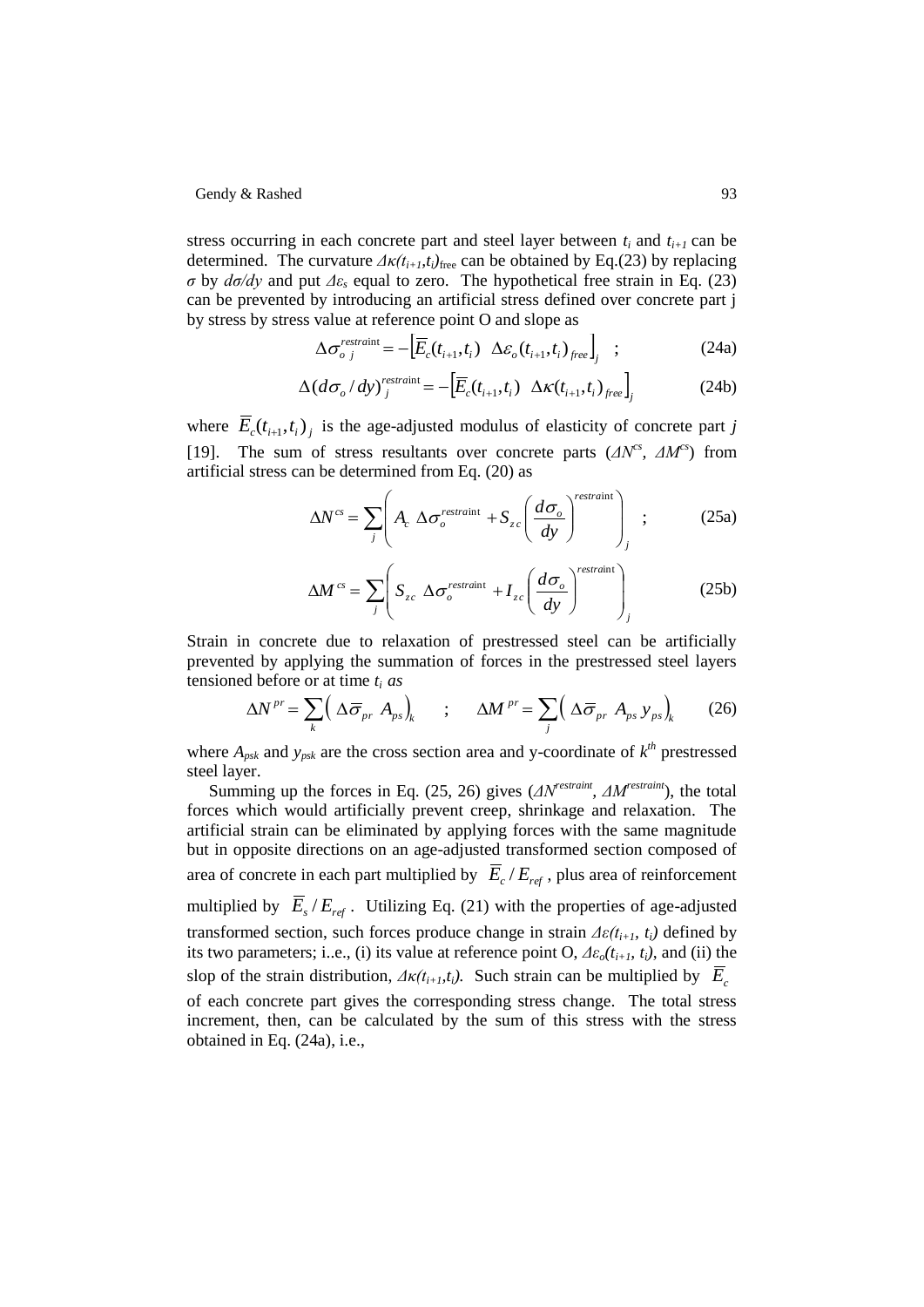$$
\Delta \sigma_c(t_{i+1}, t_i) = \Delta \sigma^{restraint} + \overline{E}_c \ \Delta \varepsilon_c(t_{i+1}, t_i)
$$
 (27)

Similarly, the change in stresses (between  $t_{i+1}$  and  $t_i$ ) in prestressed and nonprestressed steels can be given by

$$
\Delta \sigma_{ps}(t_{i+1}, t_i) = \Delta \overline{\sigma}_{pr} + E_{ps} \ \Delta \varepsilon_{ps}(t_{i+1}, t_i)
$$
 (28a)

$$
\Delta \sigma_{ns}(t_{i+1}, t_i) = E_{ns} \Delta \varepsilon_{ns}(t_{i+1}, t_i)
$$
\n(28b)

#### **4 NONLINEAR OPTIMIZATION ALGORITHM**

As alluded to the previously section, the optimization scheme in ESTMATOR formulates an objective optimization problem from information specified in data files, for both time dependent analysis response and two time independent analysis cases (simulated responses), and then solves it by using a sequential quadratic nonlinear programming technique [13-15]. To this end, we cast the optimal material parameters as the following non-linear mathematical programming problem:

*find the n variables in X within prescribed upper and lower bounds,*   $(i.e., X_i^L \leq X_i \leq X_i^U$  $X_i^L \leq X_i \leq X_i^U$ , *i*=1, 2, ..., *n*) to minimize the weighted function  $\Im(X)$  under a set of inequality constraints  $n_g$ .

In the above,  $\underline{X}$  represents the independent, active, variables; e.g., see Eq. (31). The objective function can be expressed in terms of the following "error norms"

$$
\mathfrak{I}(\underline{X}) = \frac{1}{2} \sum_{j=1}^{n_m} \left( 1 - \frac{R_{E_j}}{R_{m_j}} \right)^2 \tag{29}
$$

In the above,  $\Im(\underline{X})$  is the objective function;  $n_m$  is the number of measurement stations along the specified bridge centerline; and  $R_{m_j}$  is the j<sup>th</sup> stress/moment component obtained from the time dependent analysis, and  $R_{E_j}$  is the estimated stress/component obtained from the two contributions of the time independent analyses, i.e.,

$$
R_{E_j} = \alpha \sum M_{o_j} + \beta M_{c_j} \tag{30}
$$

where  $M_{o_j}$  is the stress/moment at the  $j^{\text{th}}$  station obtained from summation of all partial stresses/moments for each construction step using corresponding statical scheme;  $M_{c_j}$  is the corresponding one assuming all loads and prestress forces to be applied on the final statical system, and  $\alpha$  and  $\beta$  are unknown variables in *X,* i.e.,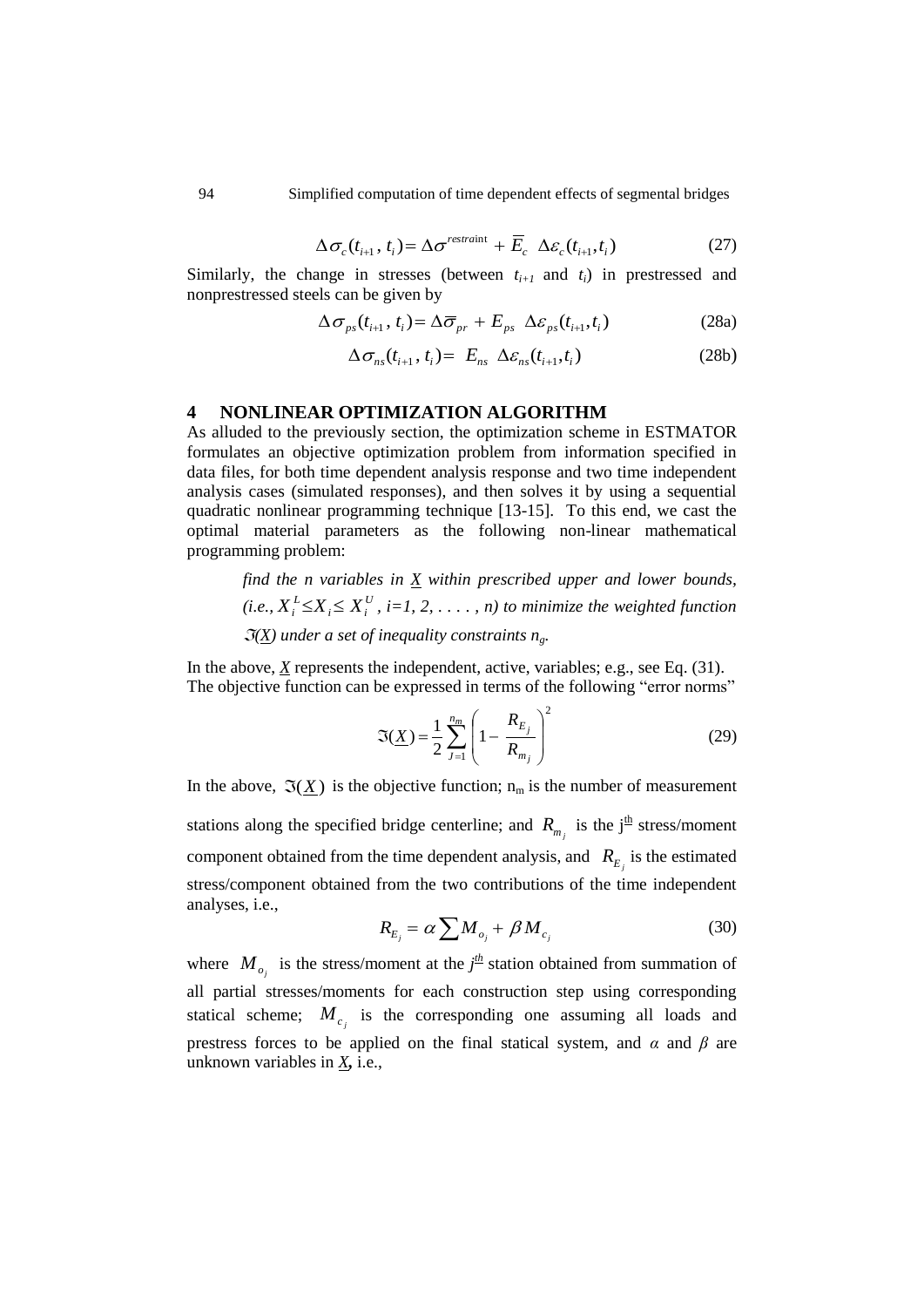$$
\underline{X} = [ \alpha , \beta ]^T
$$
 (31)

Subject to the equality constraint,

$$
g = \alpha + \beta = 1 \tag{32}
$$

Utilizing a successive quadratic programming technique to solve the nonlinear programming problem simply amount to the following formal statements [Powell 1977]

$$
\min_{X \in R^n} \mathfrak{I}(\underline{X})\tag{33}
$$

subject to

$$
g_{\ell}(\underline{X}) = 0 \quad \text{for} \quad \ell = 1, 2, \ldots, n_E \tag{34a}
$$

$$
g_{\ell}(\underline{X}) \ge 0 \quad \text{for} \quad \ell = n_E, \dots, n_g \tag{34b}
$$

$$
\underline{X}^L \leq \underline{X} \leq \underline{X}^U \tag{34c}
$$

Such an optimization technique is based on iterative formulation and solution of quadratic programming sub-problems that can be obtained by using a quadratic approximation of the system"s Lagrangian and linearizing of the constraints at the kth iteration as [Schittkowski 1983]

$$
\min_{d \in \mathcal{R}^n} \frac{1}{2} \underline{d}_k^T \underline{H}_k \underline{d}_k + \nabla \Im(\underline{X})^T \underline{d}_k \tag{35}
$$

subject to

$$
\nabla g_{\ell}(\underline{X})^T \underline{d}_k + g_{\ell}(\underline{X}) \ge 0 \quad , \quad \ell = 1, 2, \dots, n_g \tag{36a}
$$

$$
\underline{X}^{L} - \underline{X}_{k} \le \underline{d}_{k} \le \underline{X}^{U} - \underline{X}_{k}
$$
 (36b)

where  $\underline{d}_k$  is the solution of the sub-problem;  $\underline{H}_k$  is the positive definite approximation of the Hessian matrix;  $\underline{X}_k$  is the variables at the kth iteration;  $\nabla \Im(\underline{X})$  is the gradient of the objective function;

$$
\frac{\partial \mathfrak{I}(\underline{X})}{\partial X_i} = \sum_{j=1}^{n_m} \left( 1 - \frac{R_{E_j}}{R_{m_j}} \right) \frac{\partial R_{E_j}}{\partial X_i}
$$
(37)

and  $\nabla g_{\ell}(\underline{X})$  is the gradient of the  $\ell$  th active constraint.

A line search scheme is then used to fined a new variable  $\underline{X}_{k+1}$ ,

$$
\underline{X}_{k+1} = \underline{X}_k + \eta \, \underline{d}_k \qquad \eta \in (0,1], \tag{38}
$$

such that the objective function  $\Im(\underline{X}_{k+1})$  has a lower value at the new state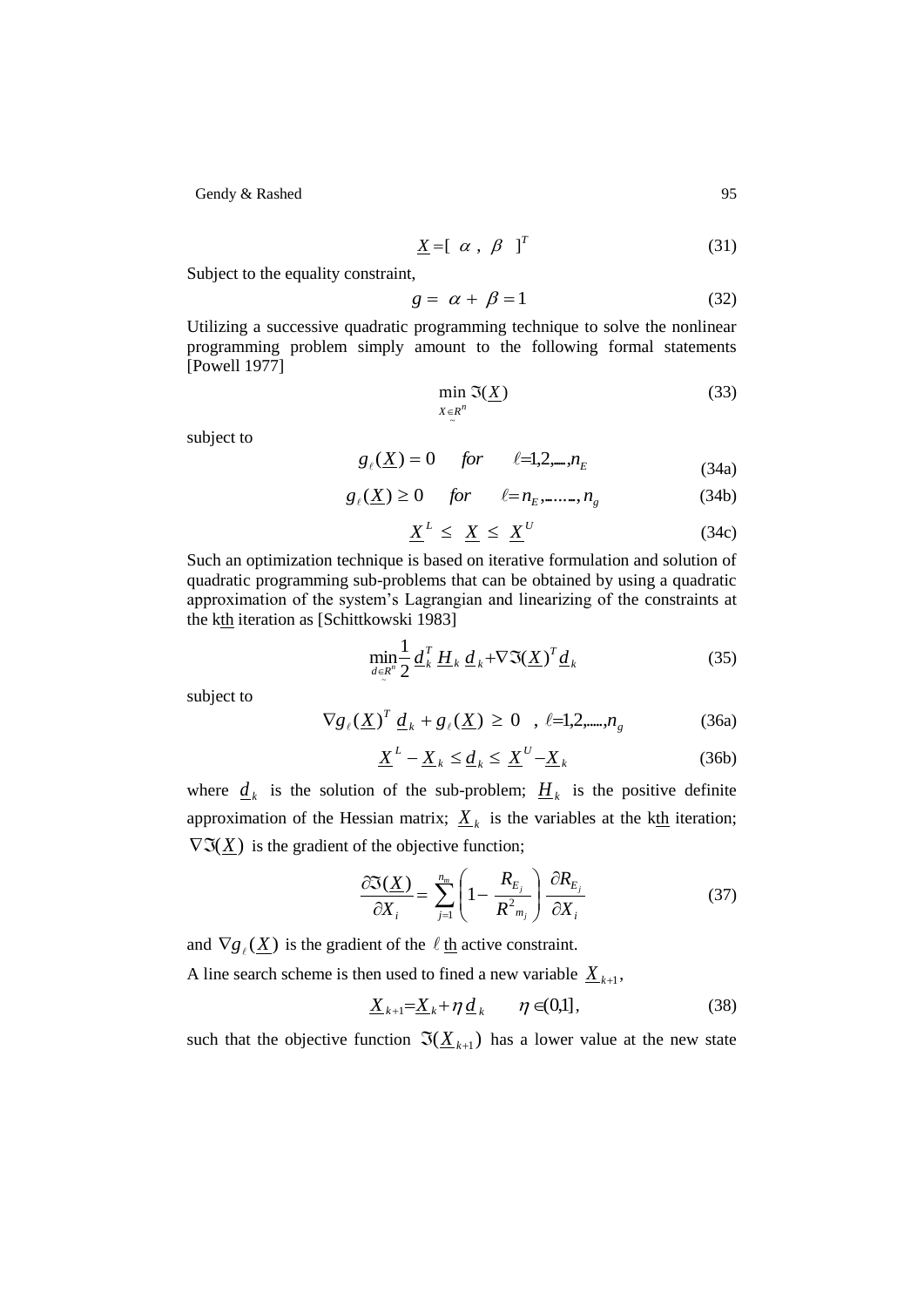variable  $\underline{X}_{k+1}$ .

Once the optimum variables are determined by ESTMATOR, the quality of the model"s correlation with the results obtained by time dependent analysis can be assessed. This is simply done by using any plotting capability to graphically show how well the model"s prediction of the time dependent behavior. At this point, the user has to judge whether the parameters determined by ESTMATOR are acceptable.

# **5 NUMERICAL SIMULATIONS**

The primary objective of this section is of two-fold: (i) to obtain the time dependent serviceability analysis of two segmental prestressed concrete bridges over the Nile River, namely Warrak Bridge, and Talkha Bridge; and (ii) to assess the accuracy of the developed integrated algorithms through software ESTMATOR to obtain optimum parameters simulating the time-dependent results from two different cases of time independent analyses. The ESTMATOR casts the optimum parameters as a minimum-error nonlinear optimization problem with constraints and solves it with the sequential quadratic nonlinear programming technique. With regard to item (i) above, the bridge superstructure is modeled as an assemblage of 2-node one-dimensional linear beam elements. Each element represents the cast segment of the bridge. The beam element is of layer-type, that is, the cross section of the element is divided into several layers; each layer may consist of concrete, reinforcing bars and prestressing tendons. Each node of the element consists of two translational degrees of freedom and one rotational degree of freedom. The strains of each layer of the element consist of centroidal axial strain, and curvature. The corresponding generalized forces, i.e., axial force and bending moment, are obtained from integrating corresponding layer stresses over the entire cross section. In the formulation of stiffness matrix, the Bernoulli-Euler assumption of "plane section remains plane" is adopted. Since the piers are integrally cast with the superstructure, they are modeled as beam elements to account for the moment transfer between superstructure and piers.

# **5.1 A case study: Talkha Bridge**

Talkha Bridge is being constructed across Demietta branch of the Nile River to connect the north and south parts of the Nile at Talkha city which is located in the Delta of Egypt. The bridge consists of four lanes; two lanes for each traffic direction. The superstructure consists of two parallel identical box girders which are completely separated along the longitudinal direction of the bridge. The cross sections of the box girder at mid-span and at piers are shown in *Fig. 1*. The width of the top slab is 10.5 m.; while width of the bottom slab varies from 4.90 m at the mid-span to 3.80 m. at the piers. The height of the cross section varies parabolicly to be 3.0 m at mid-span and 5.50 m at the piers. The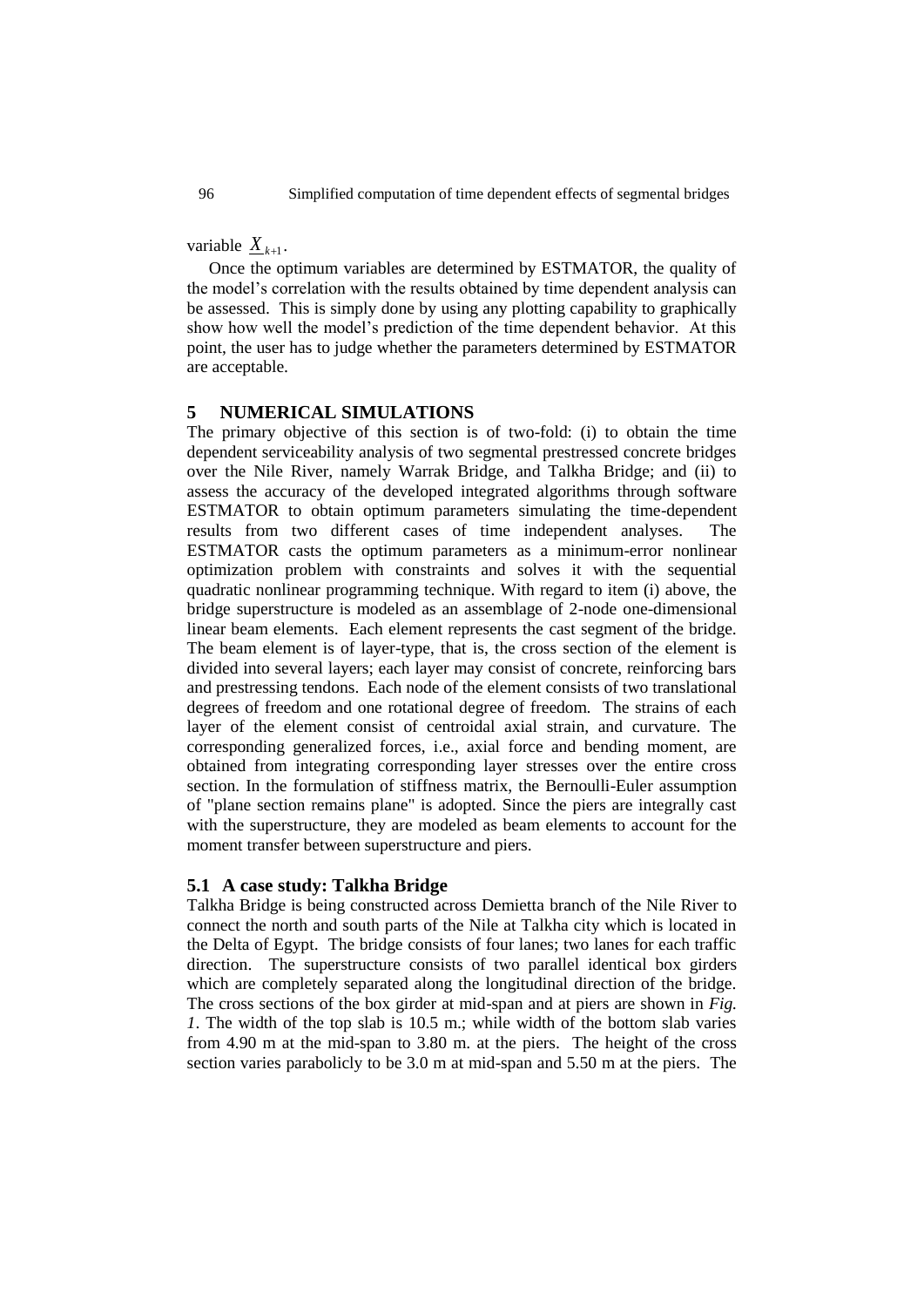final bridge structure consists of three continuous spans; i.e, two side spans and one main (navigation) spans as shown in Fig. 2. The side span is 65.0 m long and the main span is 100.0 m long. The bridge is supported by slide bearings on edge piers and cast integrally with intermediate piers. The longitudinal prestressing layout is shown in *Fig. 2*. Each prestressing tendon consists of 12 strands. The strand is 15.2-mm diameter 7-wire low relaxation type. The number of top tendons is 38 around each pier; while the number of bottom continuity tendons is 18 in main span and 14 in each side span. The tendons are initially stressed to 75% of the ultimate tensile strength (UTS).



*Figure 1.* Cross-sections of Talkha bridge



*Figure 2.* Longitudinal profile of the prestressing tendons of Talkha bridge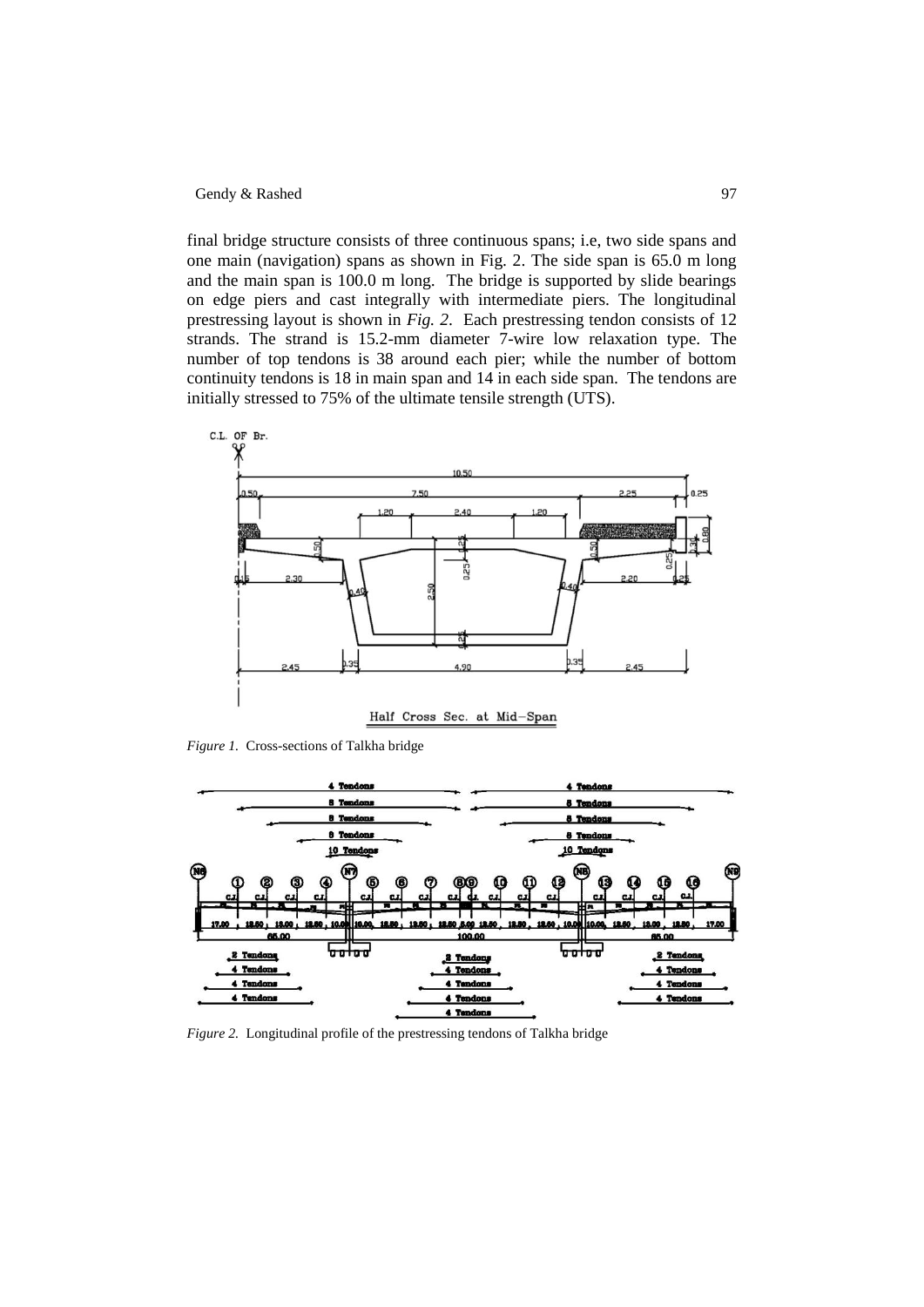The bridge is incrementally constructed as balanced cantilever from piers N7, and N8 such that two parts with equal weight can be constructed at the same time around each pier. Piers at axes N7 and N8 consist of 4 cast-in-place segments for each pier. Each segment is cast utilizing conventional formwork in 30 days, while the construction of each pier takes 90 days. The construction of first segment around N8 starts after constructing the first two segments around N7. After constructed each segment, sufficient tendons are tensioned in top slab to carry its own weight, then the formwork is removed. On the two sides of the river, the 17.50 m long side span is cast on temporary scaffolding and connected with the double cantilevers located at axes N7 and N8. After the side span hardens, 6 bottom tendons are tensioned in each side span. The construction of each side span takes 30 days. The tips of the cantilevers in the navigation span are, then, connected by a 5.0 m closure segment. After the closure segment hardens, 18 bottom tendons are prestressed in the navigation span along with 8 bottom tendons in each of the side span. The construction of the entire bridge takes 315 days. After bottom tendons are prestressed, the structure achieves the continuous form. Any load applied afterwards, for example, the superimposed load including asphaltic wearing surface and safety barrier, traffic loads and other live loads will act on the continuous structure.



*Figure 3.* Bending moments due to own weight and prestressing

The bending moments in the box girder due to its own weight obtained utilizing the time dependent effects for two time observations; i.e., (i) after completing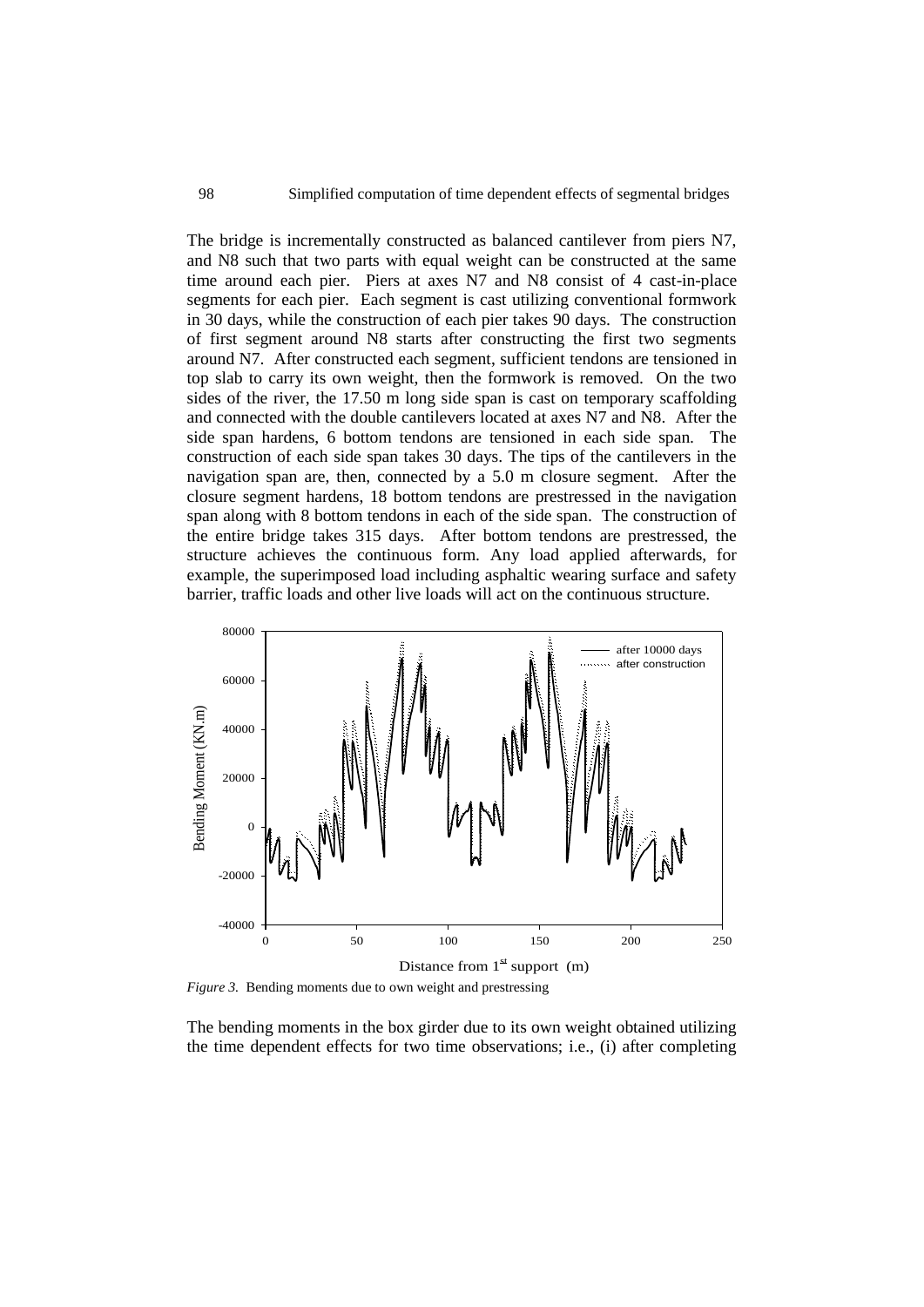the construction, (ii) after 10000 days are shown in *Fig. 3*. These moments are obtained by integrating the stress over the cross section and include the effect of prestressing and non-prestressing reinforcement. The time dependent moments after 10000 days exhibited little redistribution compared to those obtained after completing the construction. The stresses in the concrete sections, however, do redistribute. This is mainly due to the loss in prestressing force in tendons. The negative moments in the box girder near the piers increase over time demonstrating that the increase in the negative moment due to loss of prestressing force is greater than the decrease in negative moment due to dead load moment redistribution. At the center of main span, the negative moment is slightly increased over time. The prestressing force along the entire bridge is shown in *Fig. 4* for two observation times, (i) just after construction, (ii) after 10000 days. The percentage losses of the force in the prestressing tendons after completing the construction and after 10000 days compared to the corresponding force after transfer about 7% and 17% at sections near piers, respectively, and about 4% and 17% at center of main span. The compression forces in normal reinforcements are increased over time as shown in *Fig. 4*. After 10000 days, such compression forces are about 16% of the prestressing force at section near pier, and 29% at section at center of main span. Stress redistribution in top and bottom fibers of the concrete at critical sections starting from time at completing construction to time at 10000 days are shown in *Fig. 5*.



Distance from  $1<sup>st</sup>$  Support (m)

*Figure 4*. Forces in prestress and nonprestress steels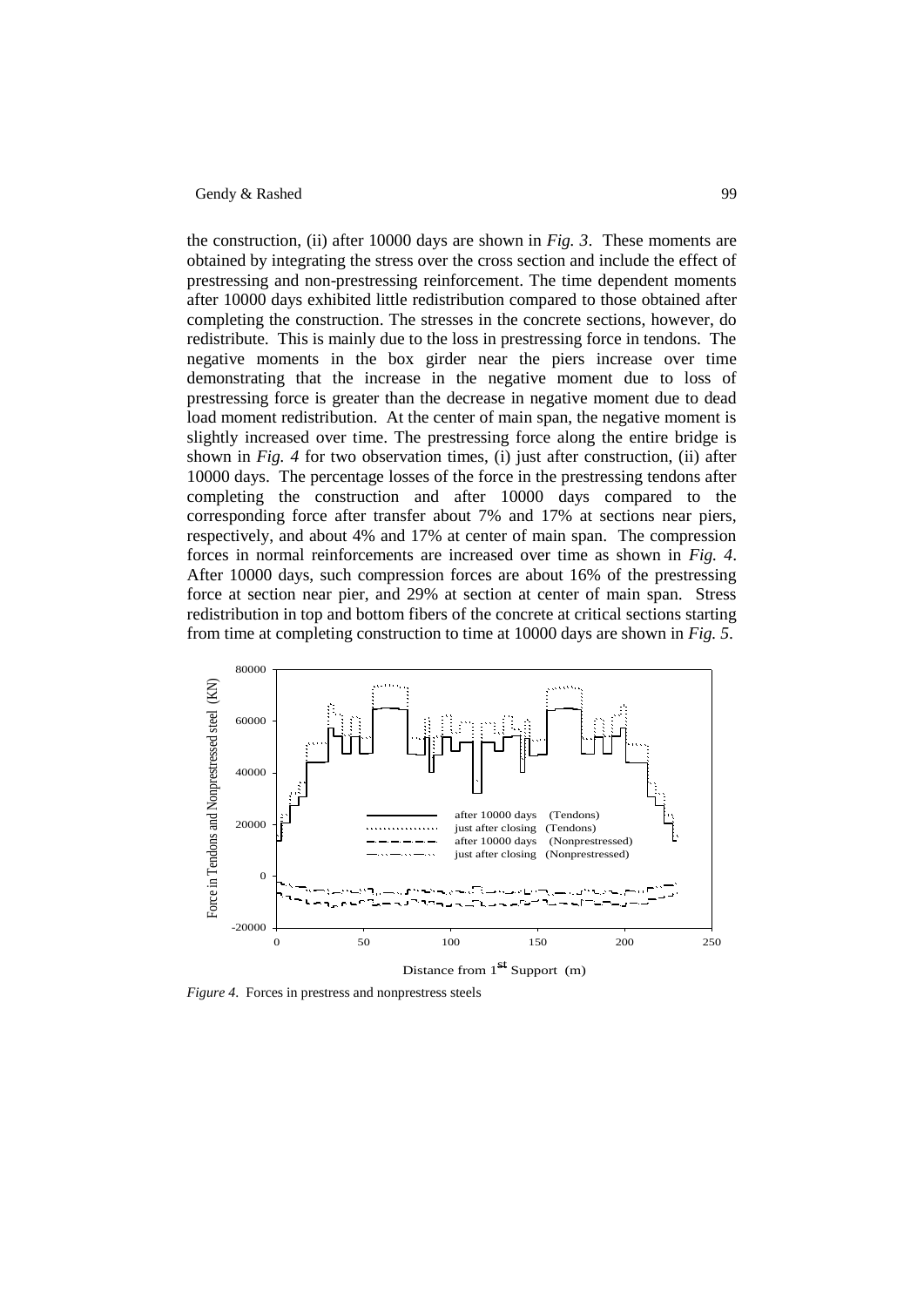

*Figure 5.* Stress distributions over time at critical sections of Talkha Bridge

It is worthy noted that a small change in moment causes a significant change in stress due to the reduction of prestressing force. As an evidence from this figure, the stresses in the top and bottom fibers of all critical sections decrease with time, except the stress in bottom fiber of the section at pier. In such section, the stress slightly increases with time which reveals the increase in negative moment at this section.



*Figure 6.* Estimated moments with ESTMATOR at critical sections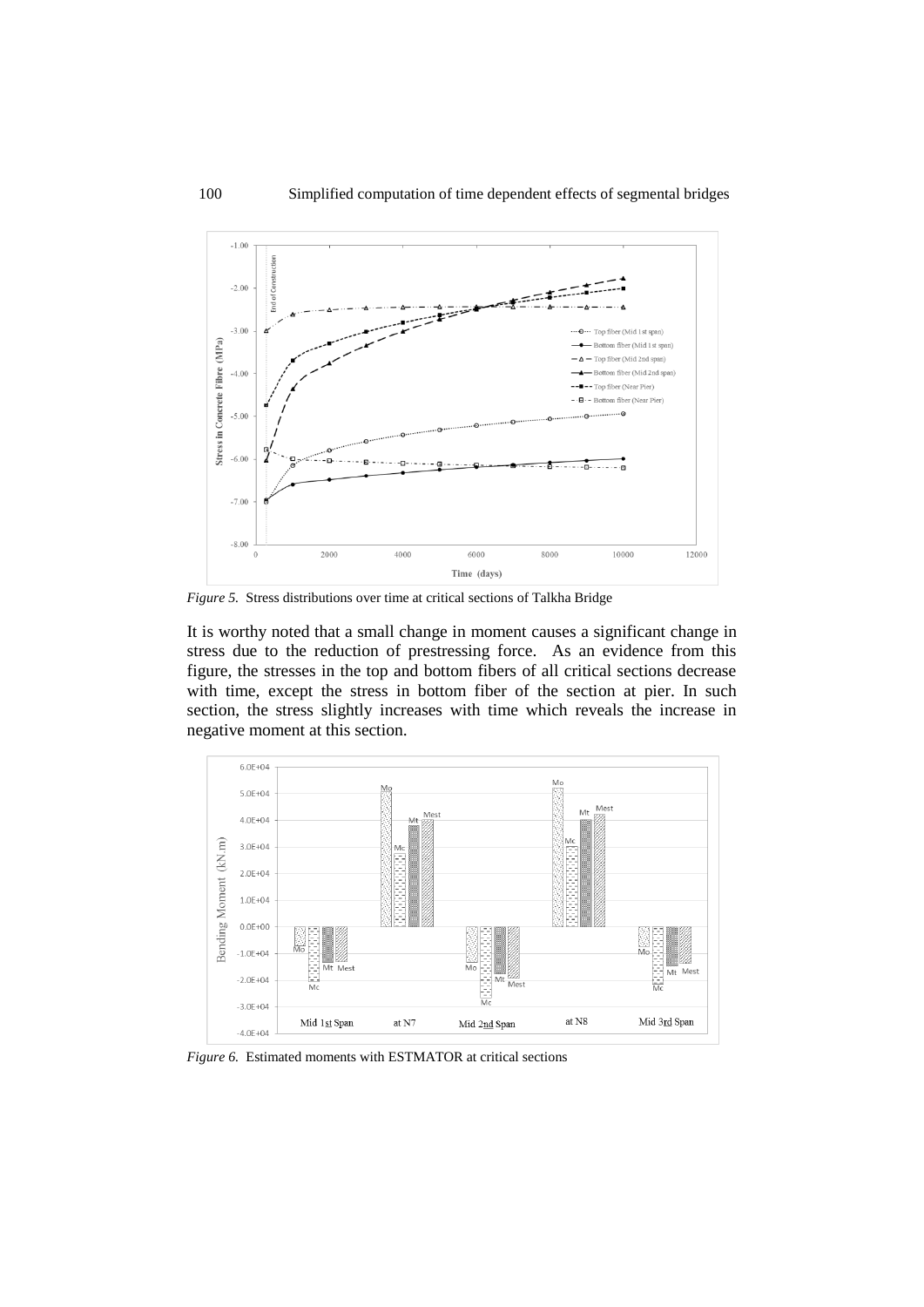The optimization methodology developed in ESTMATOR has been utilized to simulate the time dependent moments obtained after 10000 days for Talkha Bridge from the two contributions of the time independent analyses obtained by: (i) adding all partial moments for each construction step using corresponding statical system; (ii) assuming all loads and prestressing forces to be applied on the final statical system. We start the optimization exercise with a set of initial values for the parameters *a* and *β* equal to 0.5. The lower and upper bounds are kept between 0.0 and 1.0, respectively. The optimum values for the two parameters identified with ESTMATOR are 0.545 and 0.455, respectively. Upon comparing the estimated moments at the critical sections obtained with optimum values with those obtained with time dependent effects, it is evident from *Fig. 6* that ESTMATOR accurately matches the moments provided by the time dependent analysis.

# **5.2 Case study of EL-Warrak Bridge**

Warrak Bridge is one of the longest segmental prestressed concrete bridges over the Nile River in Egypt. Such bridge is 380 m in length, with maximum span length of 120 m. The bridge consists of four-spans with four-cell hunched box cross section. It has eight lanes; i.e., four lanes for each traffic direction. Each double cell is completely separated in the longitudinal direction of the bridge. The double-cell box has slanted webs and two side cantilevers providing a roadway 22.65 m. wide, as shown in *Fig 7*. The hunched box girder is cantilevered from the piers using cast-in-place segments, and is later made continuous with a short, conventionally erected, cast-in-place girder near the abutments and with the adjoining cantilevered girder at mid-span. Each cantilever segment is post tensioned to the previous segments with several ""cantilever"" tendons, and after the closures at the abutments and at mid-span the entire bridge is prestressed with several additional ""continuity"" tendons in zones with high positive moments. This is a common construction sequence and prestressing scheme for bridges of this type. The details of the design, the design criteria and the construction sequence are discussed below.



*Figure 7.* Cross-sections of El-Warrak bridge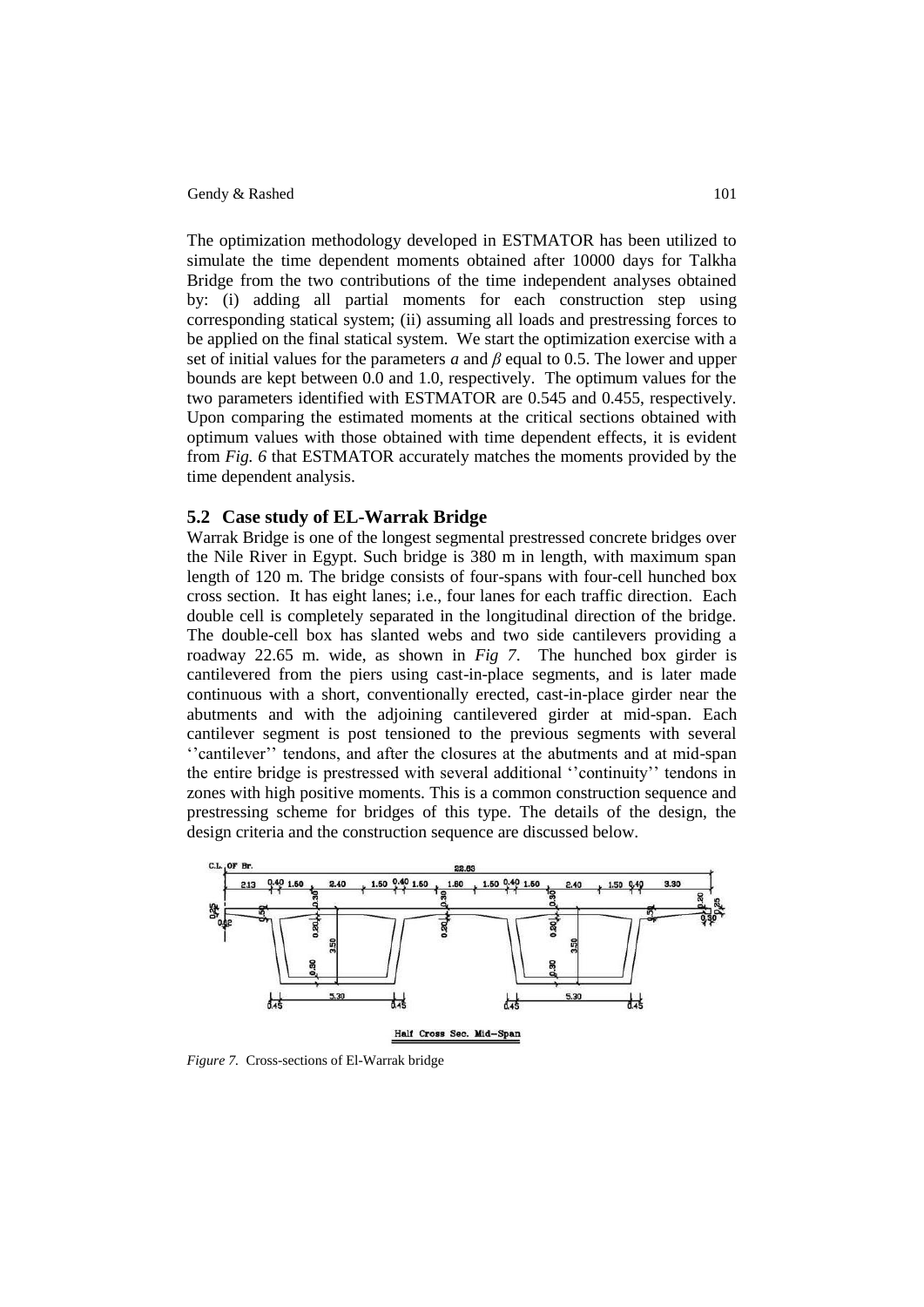The span arrangement consists of two 120 meter center spans and two 70 meter side spans as shown in *Fig. 8*. The girder depth varies over the length following second degree parabola from maximum of 6 m. over the piers to minimum of 3.50 m. at the middle of the main spans. The thickness of the bottom slab varies also parabolically from a maximum of 1.20 m. at the piers to a minimum of 0.30 m. at the middle of main span. The bridge is built using the cantilever method. Three double cantilever parts can be constructed independently, i.e., around O, P and Q axes. Each double cantilever can be constructed in segments starting from the pier towards the center spans, i.e., one segment from the right end followed by another one from the left end. Each segment is 5.0 m. long except three segments of length 2.5 m. (i.e, one near each pier) to keep the unbalanced length between the two arms of the cantilevers during construction equal to 2.5 m. Two travelers, one at each tip of the two cantilevers, are utilized to erect segments. After erection of each segment, it is post tensioned to the previous segment (i.e., on the other end of the double cantilever) with "cantilever" tendons located in the top slab of the cross section. Each cantilever tendon consists of 12, 0.6 inch (15.7 mm.) diameter strands and is stressed from one end.



*Figure 8*. Longitudidal profile of prestressing tendons of El-Warrak Bridge

The bridge is incrementally constructed as balanced cantilever from piers O, P, and Q. Piers at axes O and Q consist of 21 cast-in-place segments for each pier, while 20 segments are constructed around axis P. Each segment is cast utilizing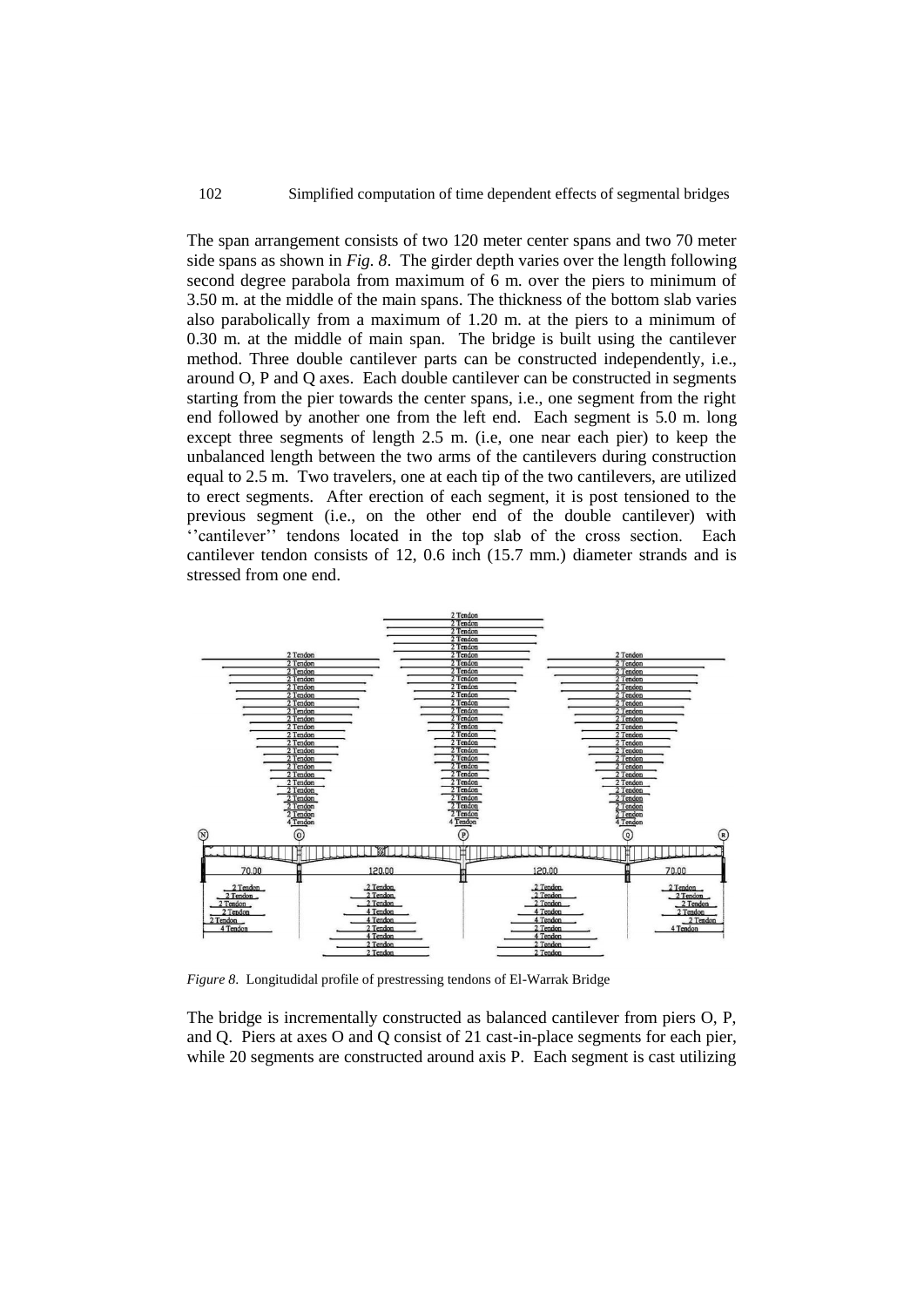conventional formwork in 7 days, while the construction of each pier takes 90 days in additional to 14 days for the stump. The construction of stump at axis Q starts after constructing the first five segments around axis O, while the stump at axis P starts after constructing the entire segments around axis O. On the two sides of the river, the 17.50 m long side span is cast on temporary scaffolding and connected with the double cantilevers located at axes O and Q. After the side span hardens, 8 bottom tendons are tensioned in each side span. The construction of each side span takes 15 days. The tips of the cantilevers in the navigation spans are, then, connected by a 5.0 m closure segments. After the two closure segments harden, 28 bottom tendons are prestressed in each of the navigation span along with 6 bottom tendons in each of the side span. The construction of the entire bridge takes 447 days. After bottom tendons are prestressed, the structure achieves the continuous form. Any load applied afterwards, for example, the superimposed load including asphaltic wearing surface and safety barrier, traffic loads and other live loads will act on the continuous structure.



*Figure 9.* Stress distributions over time at critical sections of El-Warrak Bridge

The percentage losses of the force in the prestressing tendons after completing the construction and after 10000 days compared to the corresponding force after transfer are about 11% and 21% at sections near piers, respectively, and about 5.5% and 19.5% at center of main span. Stress redistribution in top and bottom fibers of the concrete at critical sections starting from time at completing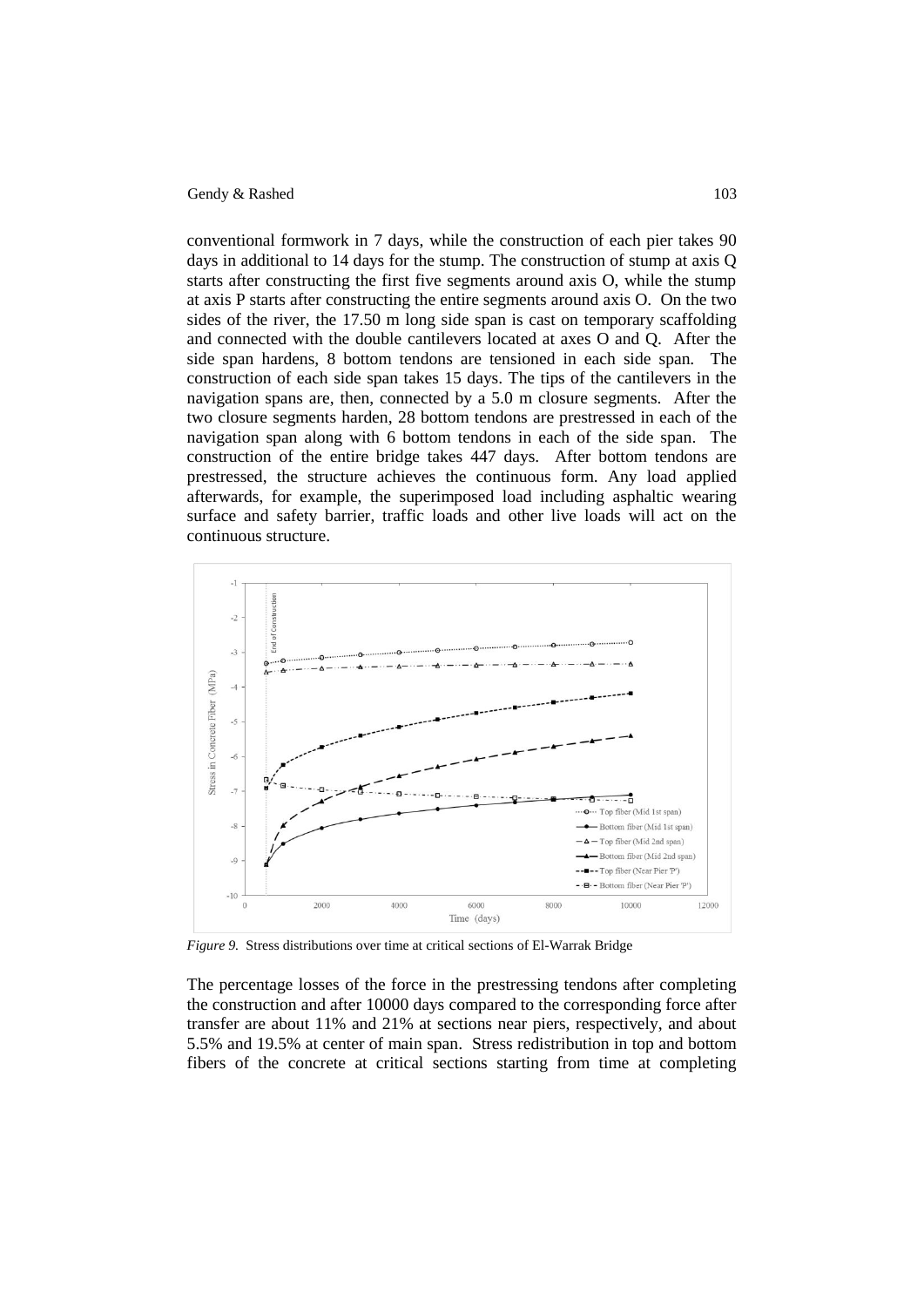construction to time at 10000 days are shown in *Fig. 9*. It is worthy noted that a small change in moment causes a significant change in stress due to the reduction of prestressing force. As an evidence from this figure, the stresses in the top and bottom fibers of all critical sections decrease with time, except the stress in bottom fiber of the section at pier. In such section, the stress slightly increases with time which reveals the increase in negative moment at this section.



*Figure 10.* Estimated moments with ESTMATOR at critical sections of El-Warrak Bridge

The optimization methodology developed in ESTMATOR has been utilized to simulate the time dependent moments obtained after 10000 days for such Bridge from the two contributions of the time independent analyses obtained by: (i) adding all partial moments for each construction step using corresponding statical system; (ii) assuming all loads and prestressing forces to be applied on the final statical system. We start the optimization exercise with a set of initial values for the parameters *a* and *β* equal to 0.5. The lower and upper bounds are kept between 0.0 and 1.0, respectively. The optimum values for the two parameters identified with ESTMATOR are 0.572 and 0.428, respectively. Upon comparing the estimated moments at the critical sections obtained with optimum values with those obtained with time dependent effects, it is evident from *Fig. 10* that ESTMATOR accurately matches the moments provided by the time dependent analysis.

#### **5.3 Effect of construction time schedule on moment redistribution**

This study presents the effect of the construction time schedule of the segmental bridges on the moment redistribution. Such study made over real bridges, i.e. El-Warrak bridge and Talkha bridge. Using the CPF computer program,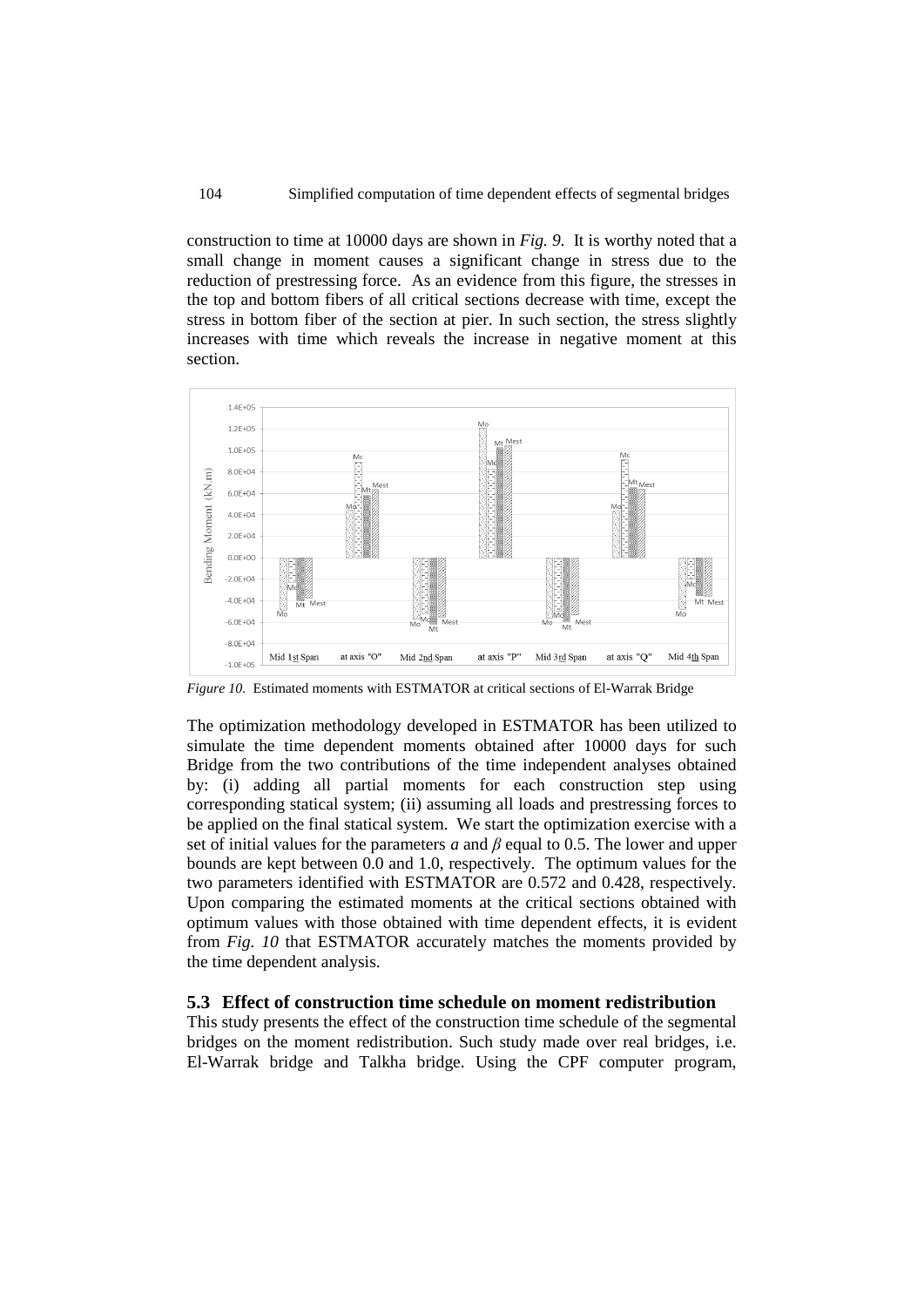analyses of these bridges are considered for different time of construction. These bridges have been analyzed in sections 5.2 and 5.3 with the real construction time schedule; i.e., called, "normal case". Here, the same two bridges are analyzed with two other construction time schedules; i.e., one is faster and the other is slower than the real construction (normal case). These two cases are called "fast case" and "slow case", respectively. In fast case, constructions of segments around all piers start and finish simultaneously. The time for constructing Talkha and El-Warrak bridges using the fast schedule is 255, and 304 days, respectively. On the other hand, in slow case, segments of double cantilever around each pier constructed sequentially. The time for constructing Talkha and El-Warrak bridges with slow schedule is 420 and 875 days, respectively.

The optimization methodology in ESTAMATOR has been utilized to simulate the time dependent moments obtained after 10000 days for these bridges for the other two cases; i.e. fast and slow cases. The two contributions of the time independent analyses obtained by: (i) superposition all partial moments for each construction step using the corresponding statical system; (ii) assuming all loads and prestressing forces to be applied on the final statical system. We start the optimization exercise with a set of initial values for the parameters α and β equal to 0.5. The lower and upper bounds are kept between 0.0 and 1.0, respectively. The optimum values for the two parameters identified with ESTMATOR as shown in Table 1.

|                  | parameters<br>and $\Box$ B<br>α | construction time schedule |        |       |
|------------------|---------------------------------|----------------------------|--------|-------|
|                  |                                 | fast                       | Normal | slow  |
| Talkha Bridge    | α                               | 0.390                      | 0.545  | 0.632 |
|                  |                                 | 0.610                      | 0.455  | 0.368 |
| El-Warrak Bridge | $\alpha$                        | 0.378                      | 0.572  | 0.749 |
|                  |                                 | 0.622                      | 0.428  | 0.251 |

*Table 1*. Values of parameters  $\alpha$  and  $\beta$  for different time schedules

The estimated moments at the critical sections obtained with optimum values are in good agreement with those obtained with time dependent effects; i.e., ESTMATOR accurately matches the moments provided by the time dependent analysis. As shown from this table, the parameters  $\alpha$  and  $\beta$  range between two limits; i.e., 0.38 and 0.62 for fast time schedule of construction, and 0.75 and 0.25 for slow time schedule of construction.

# **6 CONCLUSIONS**

Details of several algorithmic developments have been presented as parts of an overall strategy to estimate the parameters needed to predict the time dependent effects of segmental prestressed concrete bridges from the conventional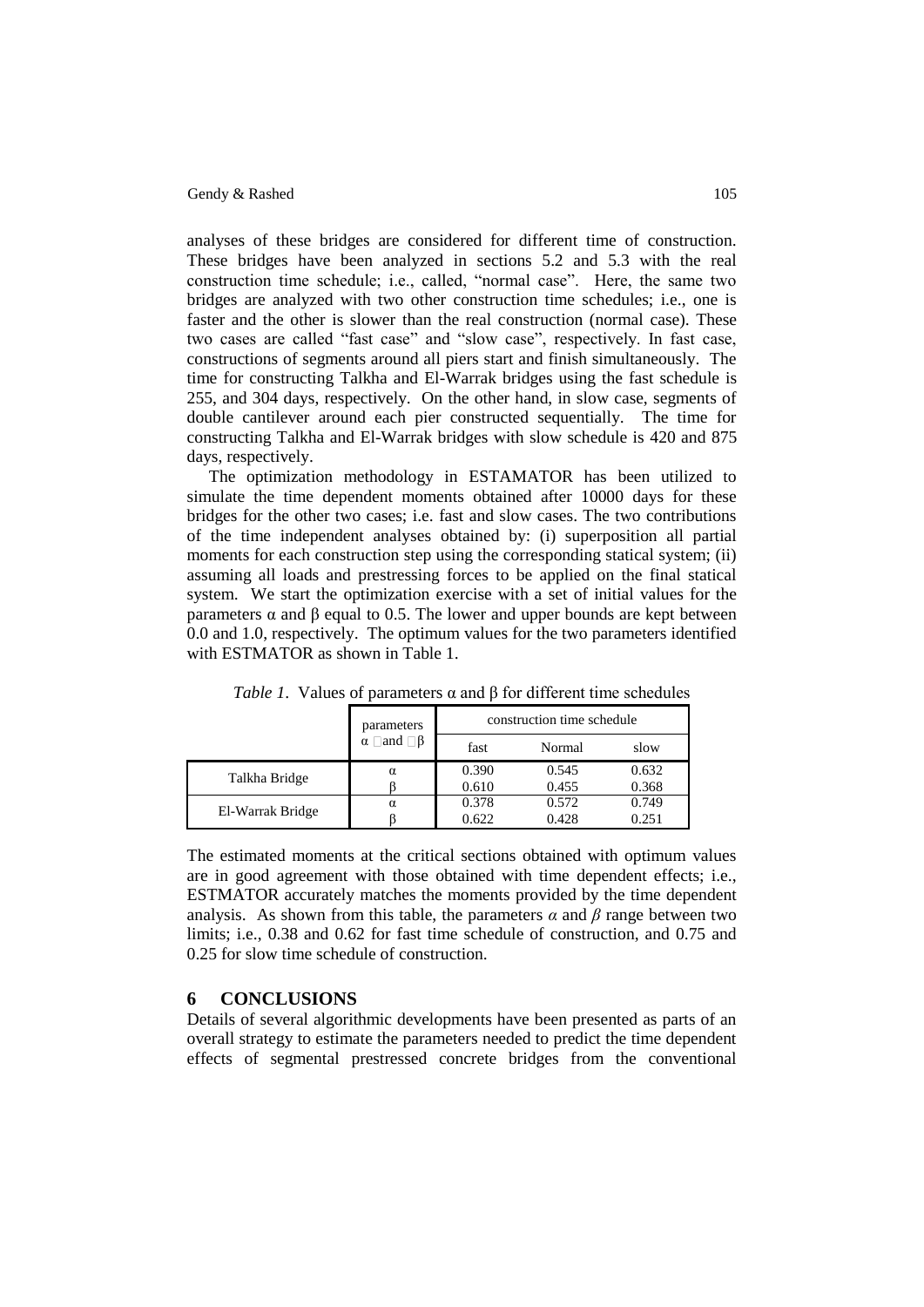analyses in which the time dependent effects have been ignored. These algorithms were subsequently incorporated into optimization software (ESTMATOR). In this, a general time-stepping algorithm for stress-update is developed for concrete, prestressed and non-prestressed steels. This includes time dependent effects due to creep and shrinkage of concrete utilizing Eurocode, relaxation of prestress steel, losses due to friction and anchor setting of prestressed tendons; and sequence of construction and change of geometry and support conditions (if any). The optimization module in ESTMATOR is used to cast the estimation of the parameters as a minimum-error, objective, nonlinear optimization problem, which is subsequently solved using the sequential quadratic programming technique. Suitable error functions were utilized as the basis for the last phase of optimization.

Regarding applications, two segmental prestressed concrete bridges over the Nile river have been investigated. The first is called Talkha Bridge in Delta, while the other is called Warrak Bridge in Cairo, Egypt. The results obtained have clearly demonstrated the great potential, effectiveness, as well as practical utility of the proposed methodology. In particular, a number of pertinent remarks are summarized below:

- (i) The capability of the develop scheme can handle a realistic, large scale, multi-span prestressed concrete box girder built using the cantilever method, utilizing cast in place segments, traveling formwork, conventionally erected girder segments near the abutments, and temporary supports.
- (ii) Prediction of stresses and deformations in segmentally erected prestressed concrete bridges can be considerably in error if the effects of creep, shrinkage, and relaxation are ignored.
- (iii) The overall static equilibrium of the girder slightly changes over time in comparison with the internal stresses in the girder. Changes in moment due to creep and its associated moment redistribution are nearly balanced by changes in moment due to losses in prestressing force.
- (iv) ESTMATOR predicted the time dependent moments at different sections of bridges from two time independent analysis models; i.e., the first one following the construction sequence by superposition all partial moments for each construction step using its corresponding statical system; while the second assuming all loads and prestressing forces to be applied on the final statical system. Several conclusions can be summarized as:
	- a. Estimated parameters to simulate the time dependent analysis are sensitive to the time schedule of construction.
	- b. For normal time schedule of construction, the recommended